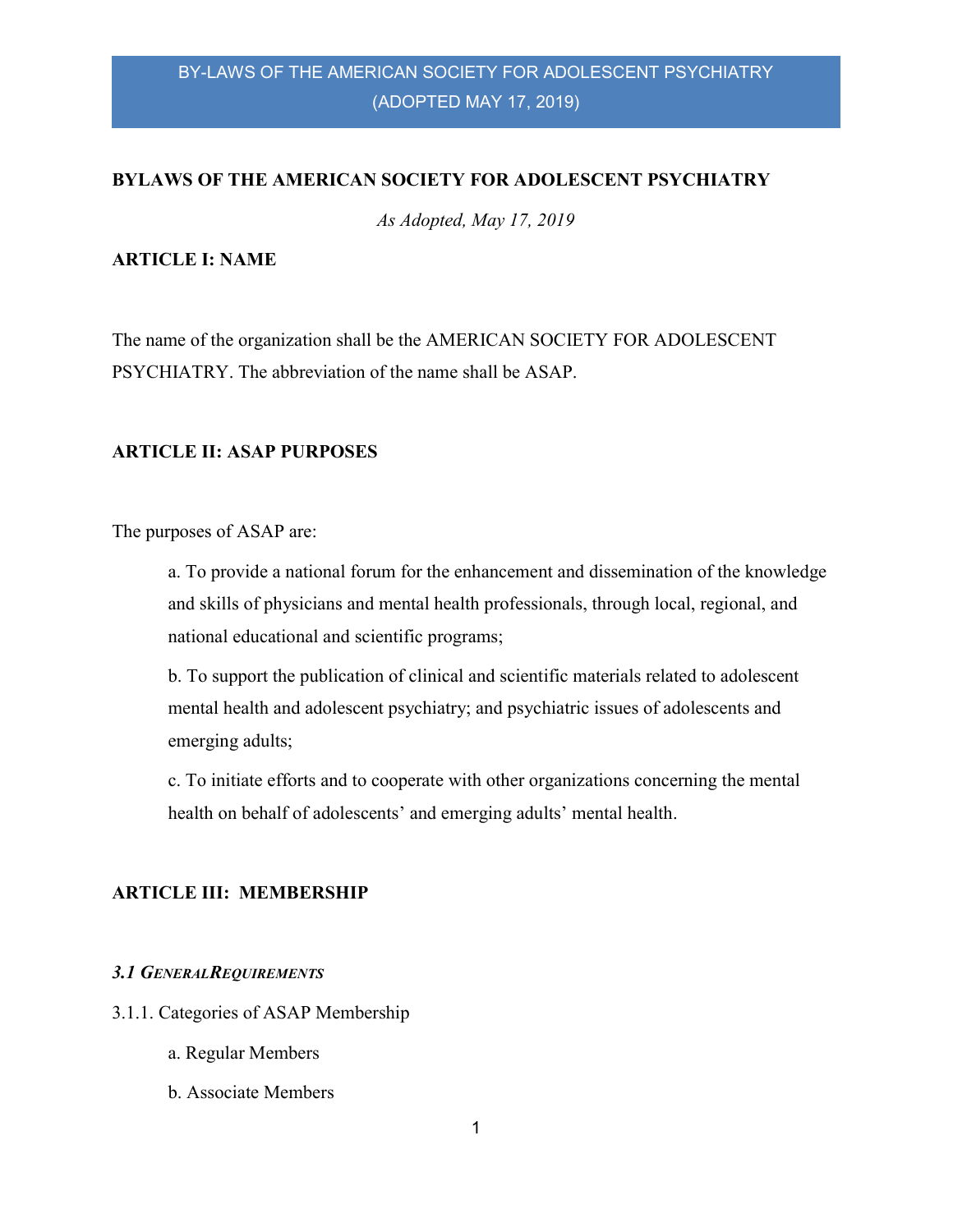- c. Honorary Members
- d. Life Members
- e. Members-in-Training
- f. Organizational Affiliate Members
- g. Senior Psychiatrist Members
- h. Early Career Psychiatrist Members

3.1.2. Except for Associate, Organizational Affiliate, and Honorary Members, every ASAP Member must be:

a. a member of the American Psychiatric Association (APA) or a member of the Canadian Psychiatric Association (CPA) and not be ineligible for membership in the other, except by reason of domicile or residence; or

b. be eligible for membership in the APA or CPA, and not ineligible for membership in the CPA or APA, except by reason of domicile of residence

3.1.3. As used in these Bylaws, the term "ASAP Member(s)" refers to person(s) who are

regular, associate, honorary, senior psychiatrist, early career psychiatrist, or members-intraining; If an organizational affiliate member, a designated staff member of the affiliated organization.

### 3.2. REGULAR MEMBERS

3.2.1. Any person who is a psychiatrist meeting the general requirements in Section 3.1.1 of this Article may apply for Regular Membership. Applications for Regular Membership shall be referred to the Membership Committee. If there is a Regional Society in the area where the applicant resides and/or practices, the recommendations of the Regional Society may be requested.

3.2.2. Admission to Regular Membership in ASAP shall occur when the applicant is:

a. provided with an application developed by the Membership Committee;

b. recommended for approval by the Membership Committee as having met the

qualifications for membership established by these Bylaws and the Governing Board; &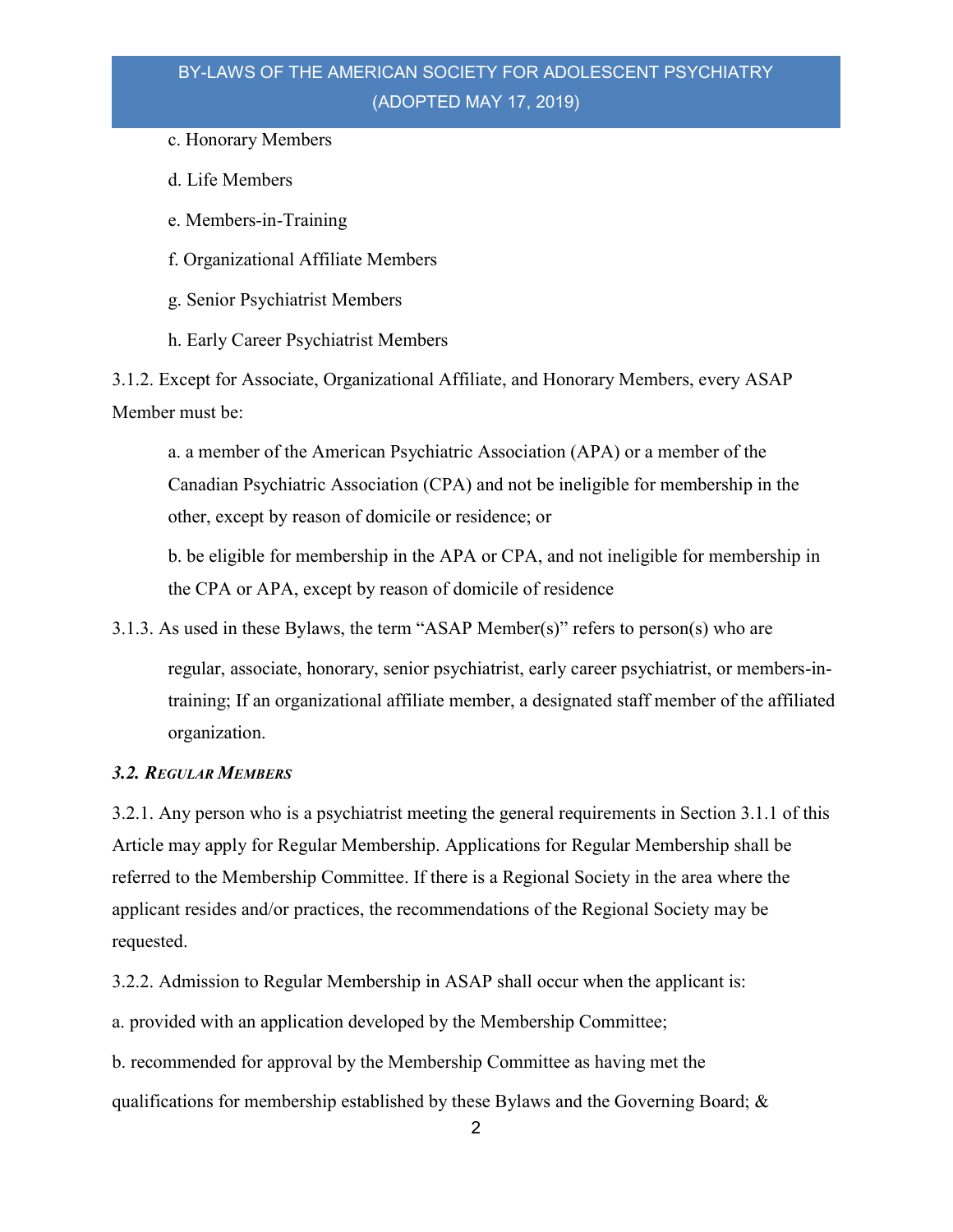approved by the Executive Committee.

3.2.3. Regular Members shall have all the rights and privileges of membership, including the right to vote, serve on ASAP Councils and Committees, and hold national office in ASAP.

3.2.4. Regular Members shall pay dues in the amount determined by the Governing Board.

3.2.5. At the age of 75, any regular, associate, fellow, or life member will automatically become a "distinguished" member of their respective category, with dues set at 20% of the rate decided that year for members of their membership category under the age of 75.

### 3.3. ASSOCIATE MEMBERS

3.3.1 An Associate Member shall be a person with education, training, and a post-baccalaureate degree in a mental health or related field.

3.3.2 This includes psychologists, social workers, nurses, mid-level medical practitioners, counselors, non-psychiatrist physicians, and other disciplines as approved by the Governing Board from time to time.

3.3.3 An Associate Member shall be:

a. licensed to practice in their field; or

b. a faculty member of an accredited academic institution; or

c. determined by the Governing Board to have commensurate standing (e.g., through research or publications).

3.3.4 Applications for Associate Membership shall be referred to the Membership Committee.

If there is a Regional Society in the area where the applicant resides and/or practices, the recommendations of the Regional Society may be requested.

3.3.5 Admission to Associate Membership in ASAP shall occur when the applicant has:

a. completed an application developed by the Membership Committee;

b. been recommended for approval by the Membership Committee as having met the qualifications for membership established by these Bylaws and the Governing Board;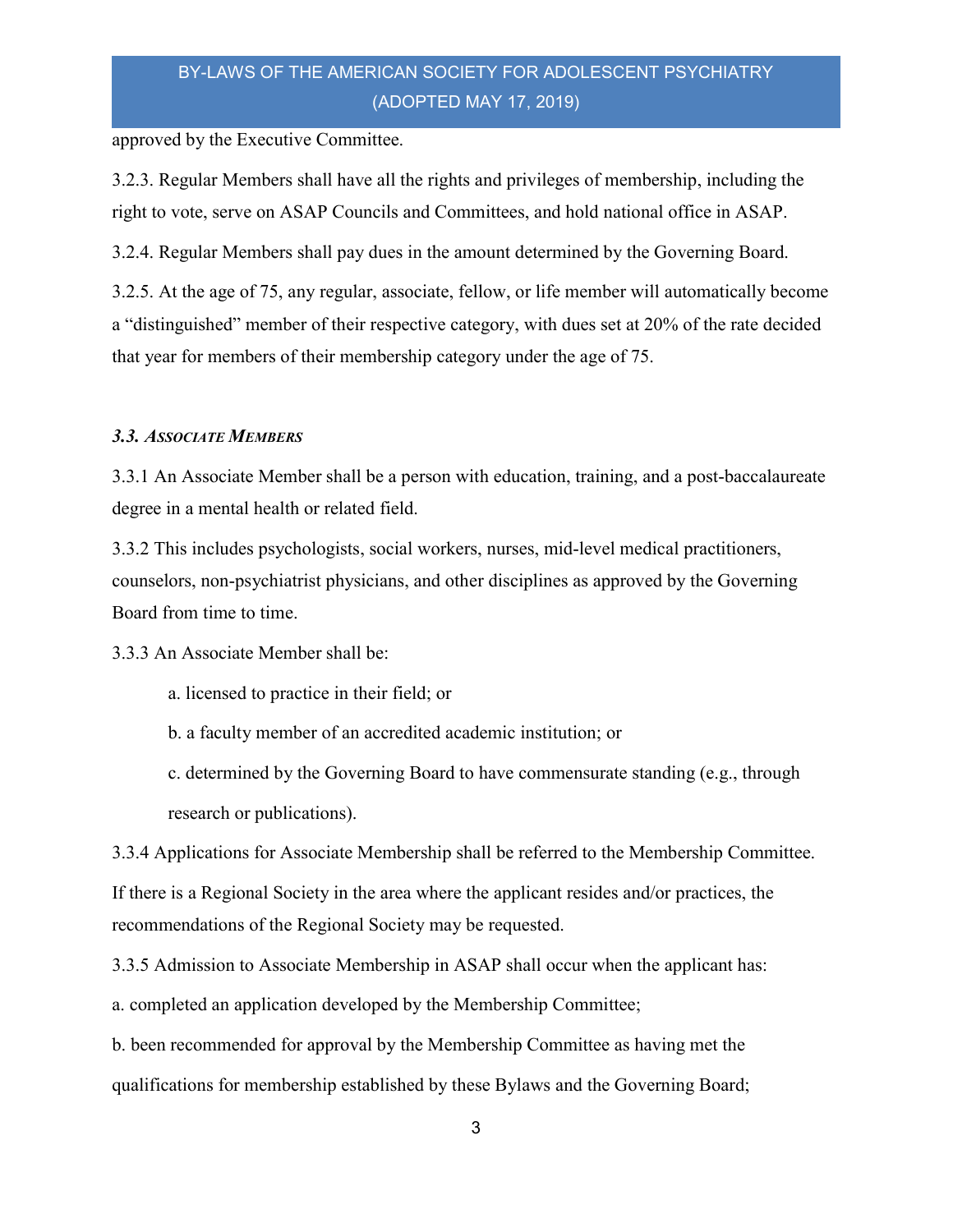#### and

c. been approved by the Executive Committee.

3.3.6 An Associate Member must be a member of his/her discipline's national organization or is not ineligible for membership.

3.3.7 Associate Members are eligible to participate in all ASAP Councils and Committees, but do not have the right to vote or hold national office in ASAP

### 3.4 HONORARY MEMBERS

3.4.1. An Honorary Member shall be a psychiatrist, physician, a non-psychiatric mental health professional who has made outstanding contributions to adolescent psychiatry, or an individual deemed by the Governing Board as having made extraordinary contributions to ASAP. An invitation to be an Honorary Member shall be approved by the Governing Board.

3.4.2. Honorary Members shall not hold office nor pay dues. An Honorary Member does not receive the publications of the Society except by subscription.

#### 3.5 LIFE MEMBERS

3.5.1. Life Members are those whose years of membership in ASAP, plus age at the start of the fiscal year, equals or is greater than 95. Attainment of Life status shall be upon the Membership Committee's certification that the member has met the foregoing criteria. Life Members are recognized by the conferral of an appropriate certificate.

3.5.2 Life Members are exempt from all except 60% of the relevant ASAP Regular Member dues. Life Members may also be eligible for conference registration rates of 75% the regular ASAP membership charge each year if decided by the Governing Board when the annual meeting budget is set. Life Members will receive all ASAP publications that do not require a subscription and for those requiring a subscription, a discount may be applied at the time.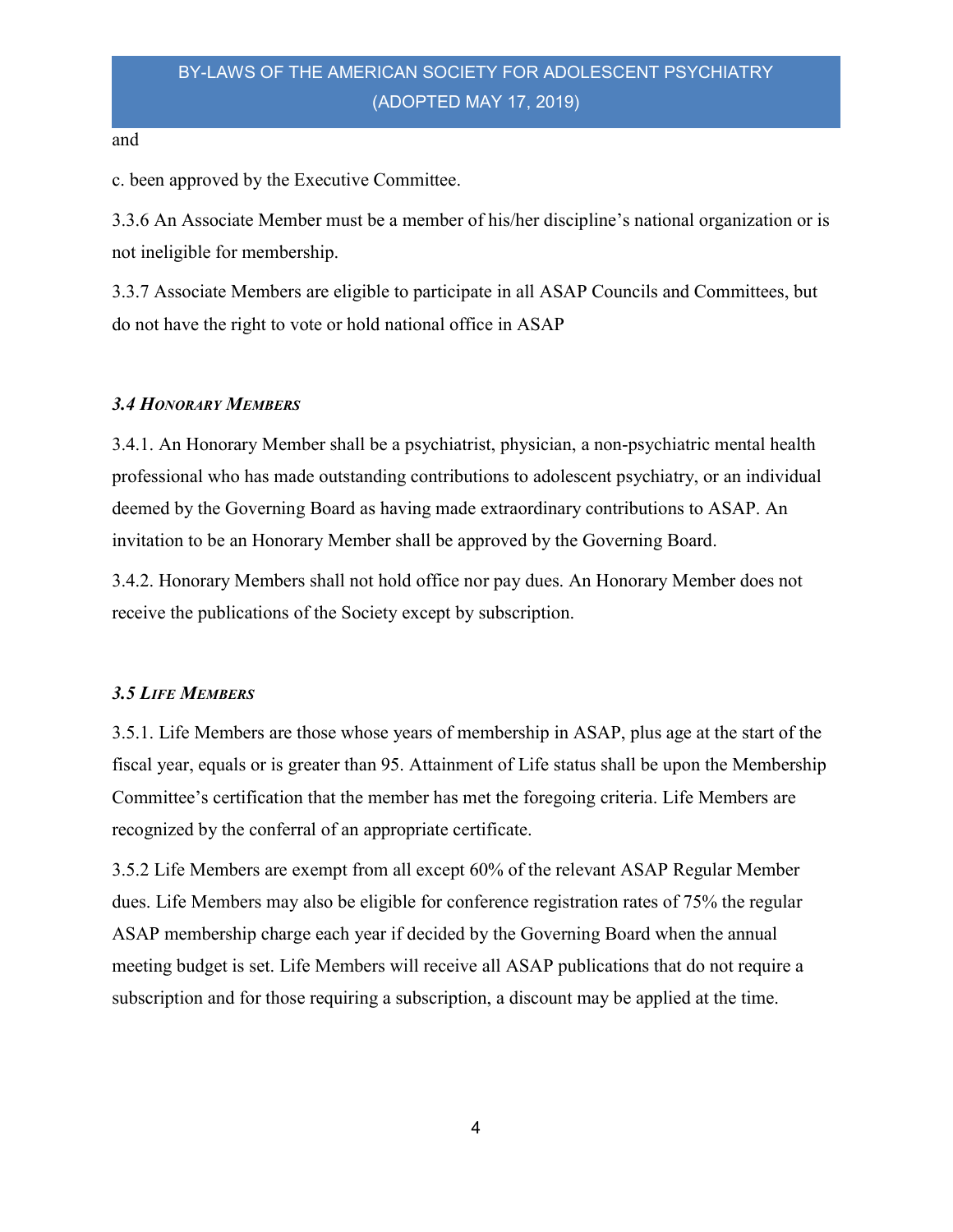## 3.6 MEMBERS-IN-TRAINING

3.6.1 A Member-in-Training (MIT) shall be a physician who has completed at least one year of an accredited residency in psychiatry and who meets the general requirements for membership in Section 3.1 of this Article (except the APA or CPA membership or eligibility shall be for membership-in-training rather than for regular membership).

3.6.2. There is no Member-in-Training category for Associate Members.

3.6.3. Dues for a Member-in-Training are waived the first year of membership. Subsequent annual dues while in MIT status shall then be 20% of ASAP Regular Member dues but may waived by the membership committee based on existing policies and membership objectives at the time and/or demonstrated involvement in ASAP affairs and meetings.

If a Member-in Training subscribes to any ASAP publications, he/she would be eligible for any applicable MIT subscription discounts in effect at the time.

3.6.4 Members- in- Training may serve on committees and the Governing Board if appointed, the latter being in ex-officio, non-voting capacity. Accordingly, an MIT member cannot be an officer.

## 3.7 EARLY CAREER PSYCHIATRISTS (ECP)

3.7.1 An Early Career Psychiatrist (ECP) shall be a physician who has completed an accredited residency in psychiatry and/or an accredited post-residency fellowship in an approved psychiatric sub-specialty who is within 5 years post completion of all such training requirements

3.7.2 There is no ECP category for Associate Members

3.7.3 Dues for Early Career Psychiatrists shall be 65% of the ASAP regular Member dues. ECP members have all the rights and privileges of Regular Members.

## 3.8 SENIOR PSYCHIATRISTS

3.8.1 Senior Psychiatrist members are ASAP members who have reached the age of 65 yet do not meet criteria for Life Member Status.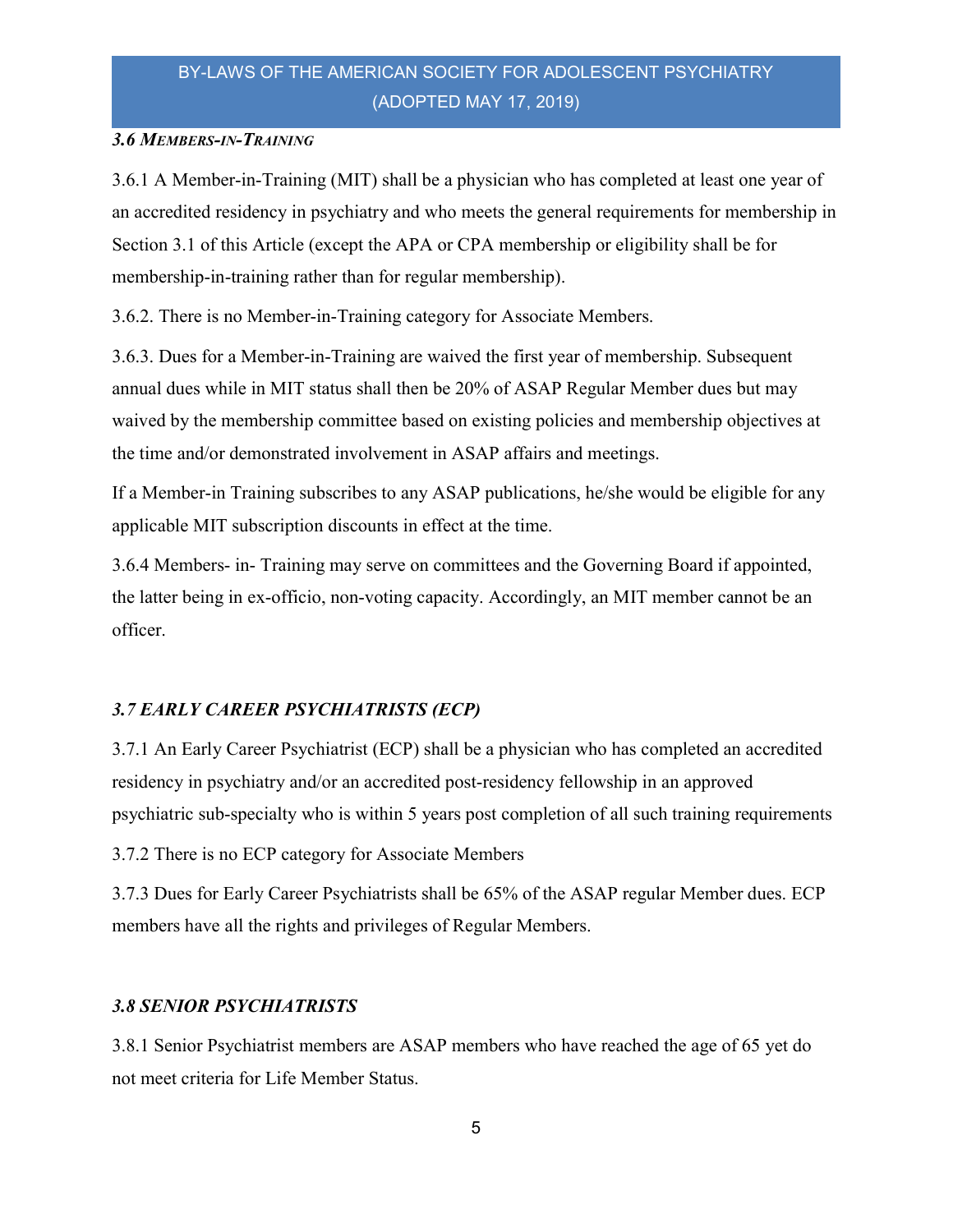3.8.2 Senior Psychiatrist members retain all the benefits of regular membership but will pay dues at 65% of the regular membership dues rate until eligible for Life Member Status.

3.8.3 Senior psychiatrists bear complete responsibility for apprising the national office of their age eligibility for the discounted rate.

### 3.9 ORGANIZATIONAL AFFILIATE MEMBERS

3.9.1. There shall be a category named "ASAP Organizational Affiliate Member," and those admitted to ASAP membership in this category shall be entitled to designate themselves as "ASAP Organizational Affiliate Members."

3.9.2 Any psychiatric facility or academic institution serving adolescents may apply to be an Organizational Affiliate Member.

3.9.3 Such facilities shall be:

a. Accredited by the Joint Commission on Accreditation of Healthcare Organizations

(JCAHO) or equivalent certifying organization if located outside the USA,

b. Have a Medical Director who is an Individual Member in good standing of ASAP,

c. Be sponsored by an ASAP Individual Member.

3.9.4. Admission to Organizational Affiliate membership shall be by:

a. Submission of an application for Organizational Affiliate membership to the Membership Committee;

b. Membership Committee certification that the applicant meets the criteria and recommendation to the Governing Board for approval; and

c. Approval of membership by the Governing Board.

3.9.5. An application fee and annual dues shall be assessed in the amount determined by the Governing Board. Factors such as how the organizational affiliate will relate to ASAP as well as the number of members enrolled are considered in setting the annual dues.

3.7.5 Factors such as how the organizational affiliate will relate to ASAP as well as the number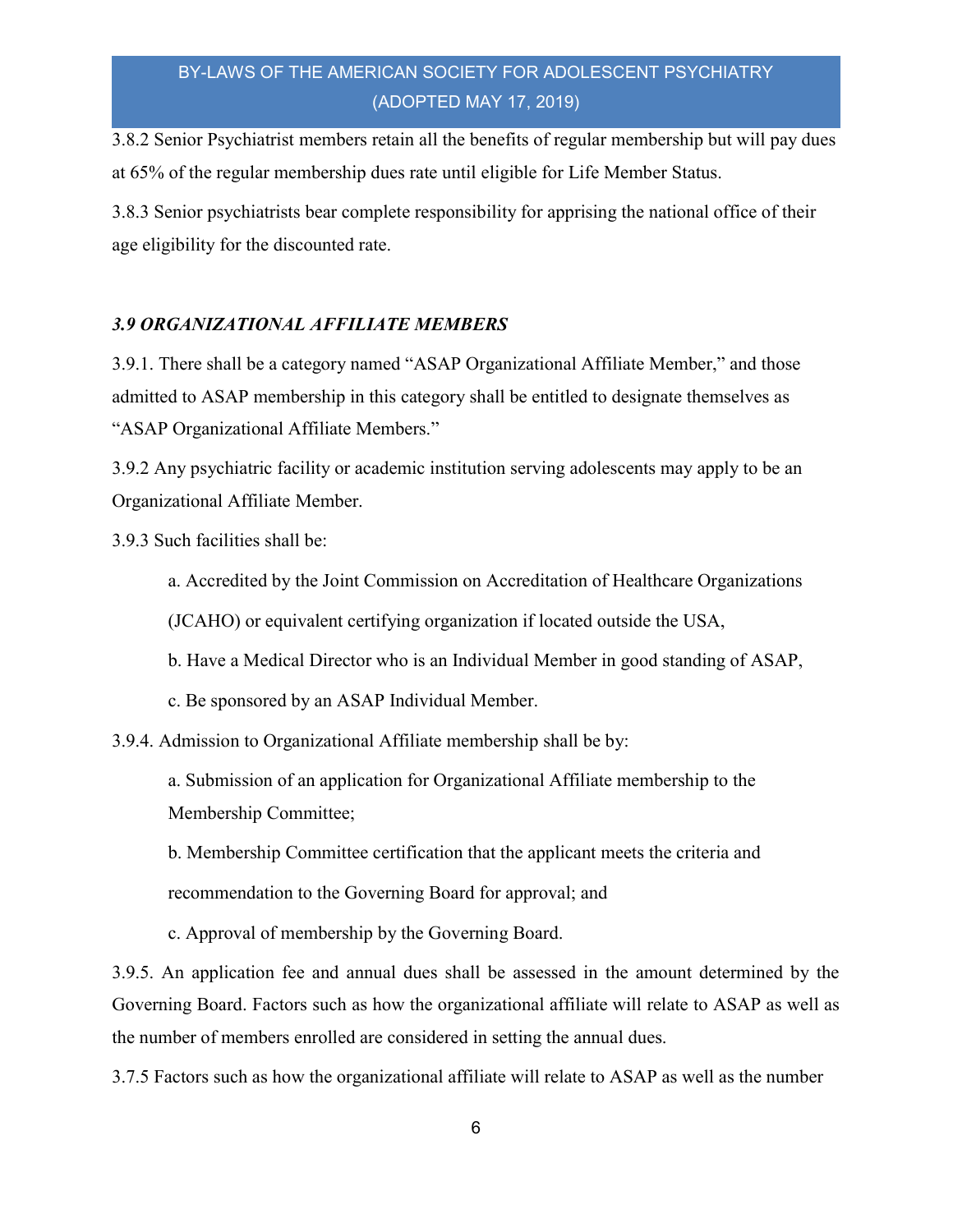of members enrolled are considered in setting the annual dues. Organizational affiliate Members shall be listed in the ASAP Newsletter and the ASAP Directory, and they will receive a copy of each ASAP publication. any ASAP publication or directory that regular members receive which does not require a subscription.

3.7.6. Organizational affiliate members shall not have the right to vote, serve on ASAP Councils and Committees, or hold national office in ASAP unless they subsequently join ASAP as a regular member.

3.7.7. Removal from membership shall occur if the facility institution no longer meets the requirements for organizational affiliate membership (e.g., loss of licensure or accreditation) or for non-payment of annual dues.

### 3.10 FELLOWS

3.10.1. To be a candidate for the honor of being an ASAP Fellow, the member must have been a member of the American Society for Adolescent Psychiatry (ASAP) for a minimum of eight years and must have been actively involved in the affairs of ASAP, nationally or locally through a constituent society or as a member-at-large.

3.10.2. Active and Life Members may be honored by election to Fellowship. A candidate for ASAP Fellowship shall be elevated on five parameters:

a. Certification by the American Board of Psychiatry and Neurology, the Royal College of Physicians and Surgeons of Canada, the American Board of Adolescent Psychiatry, or their equivalent.

b. Active participation in the affairs of the community, particularly with reference to the psychiatric needs of youth.

c. Outstanding clinical and administrative contributions to mental health services, particularly those serving the needs of youth.

d. Outstanding contributions to the teaching programs of a hospital, clinical, medical school, or other academic institution, including aspects of adolescent psychiatry.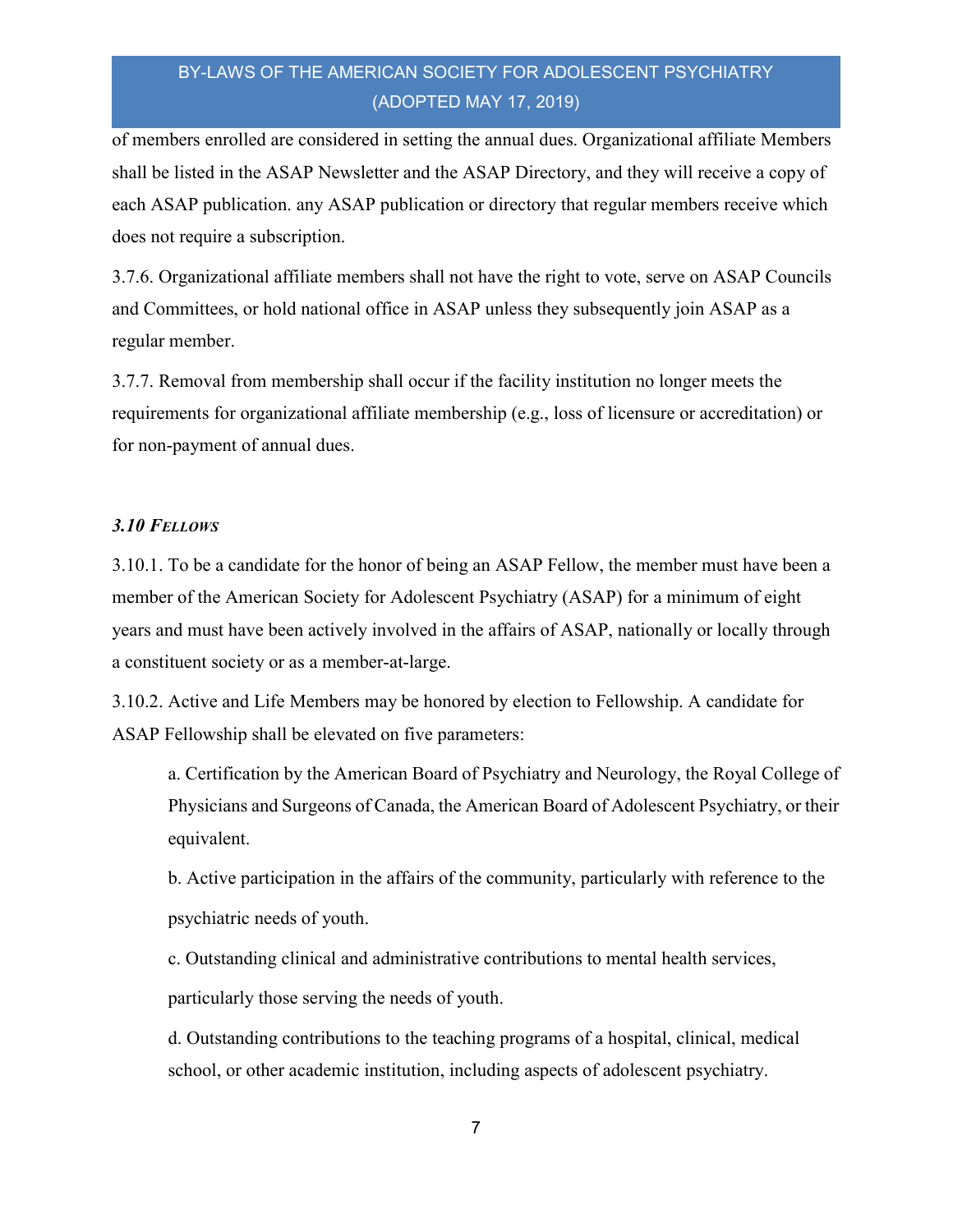e. Contributions to psychiatric research and/or publications.

3.10.3 A candidate for ASAP Fellowship may be recommended by a constituent society, by members of the Governing Board, or upon recommendation of three ASAP Fellows.

a. Nomination by a constituent society: The local society must thoroughly evaluate the candidate's credentials, including satisfactory completion of the Nomination for Fellowship Form and supporting letters. If the local society determines that the candidate qualifies to be a Fellow, all supporting material should be sent to the ASAP Membership Committee.

b. Nomination by a member of the Governing Board: The Board member should be personally familiar with the candidate's credentials, and whether he meets the criteria for fellowship, including satisfactory completion of the Nomination for Fellowship Form. If so, the Board member shall send all supporting material to the ASAP Membership **Committee** 

c. An ASAP member in good standing who believes that he/she may meet the criteria for fellowship shall complete the Nomination for Fellowship Form, obtain letters of recommendation from at least three ASAP Fellows, and submit the Nomination for Fellowship Form, the recommendation letters, and any other supporting data to the ASAP Membership Committee.

d. If a nominee is a member of a constituent society, the Membership Committee shall ask the constituent society for its recommendation, and that recommendation will be considered in the Membership Committee deliberations.

e A nominee may also petition the membership committee for a nomination based on the committee's review of the application and interview with a committee member in the event he/she does not know 3 fellows, a board member, or is not in a constituent society.

In all cases, the Membership Committee will review the credentials and make a recommendation at the next Governing Board Meeting. Election to Fellowship shall be made by a two-thirds

8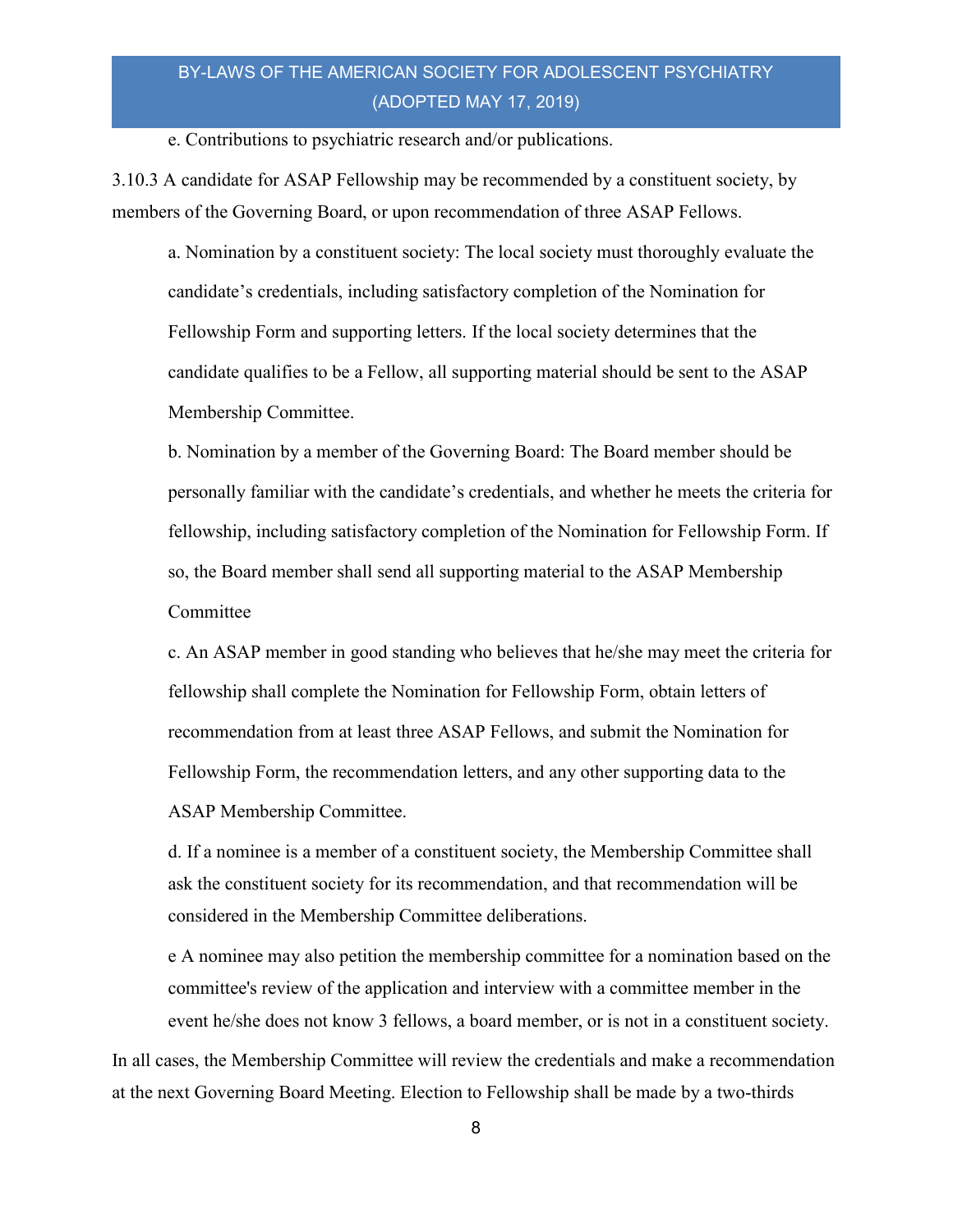majority vote of the Governing Board.

#### 3.11 ANNUAL MEMBERSHIP BUSINESS MEETING

3.11.1 There shall be an annual business meeting for all members.

3.11.2 The Governing Board shall schedule all membership meetings, as required in Section 5.3.6.

3.11.3 While all ASAP members may attend the annual business meeting, only Regular, Life, Early Career Psychiatrist, Senior Psychiatrist. and Fellow Members are entitled to vote. Those members unable to attend in person may vote via electronic ballot in advance of the meeting on any matters to be voted on at the annual business meeting.

3.11.4. The annual Membership Business meeting may be held in conjunction with a Governing Board meeting, immediately before or after.

#### 3.12 ETHICAL COMPLAINTS

3.12.1. Any complaint made to ASAP, to any ASAP officer, ASAP component, or to a constituent regional society, containing allegations that an ASAP member acted in an unethical or unprofessional manner must be in writing and signed by the complainant. Any such complaint made to a Constituent Regional Society shall be forwarded to ASAP for action pursuant to this Section.

3.12.2. All such complaints shall be reviewed first by the Member Ethics Review Sub-Committee assembled at the request of the Ethics Committee chair when directed by the President, with a recommendation made by the sub-committee chairperson to the Governing Board. If the complaint is considered valid, it will be handled by the Governing Board in the following manner:

a. The complainant shall be informed of whether the member belongs to the national professional organization for his/her discipline. If the member belongs to that organization, the complainant shall be informed of how to report his or her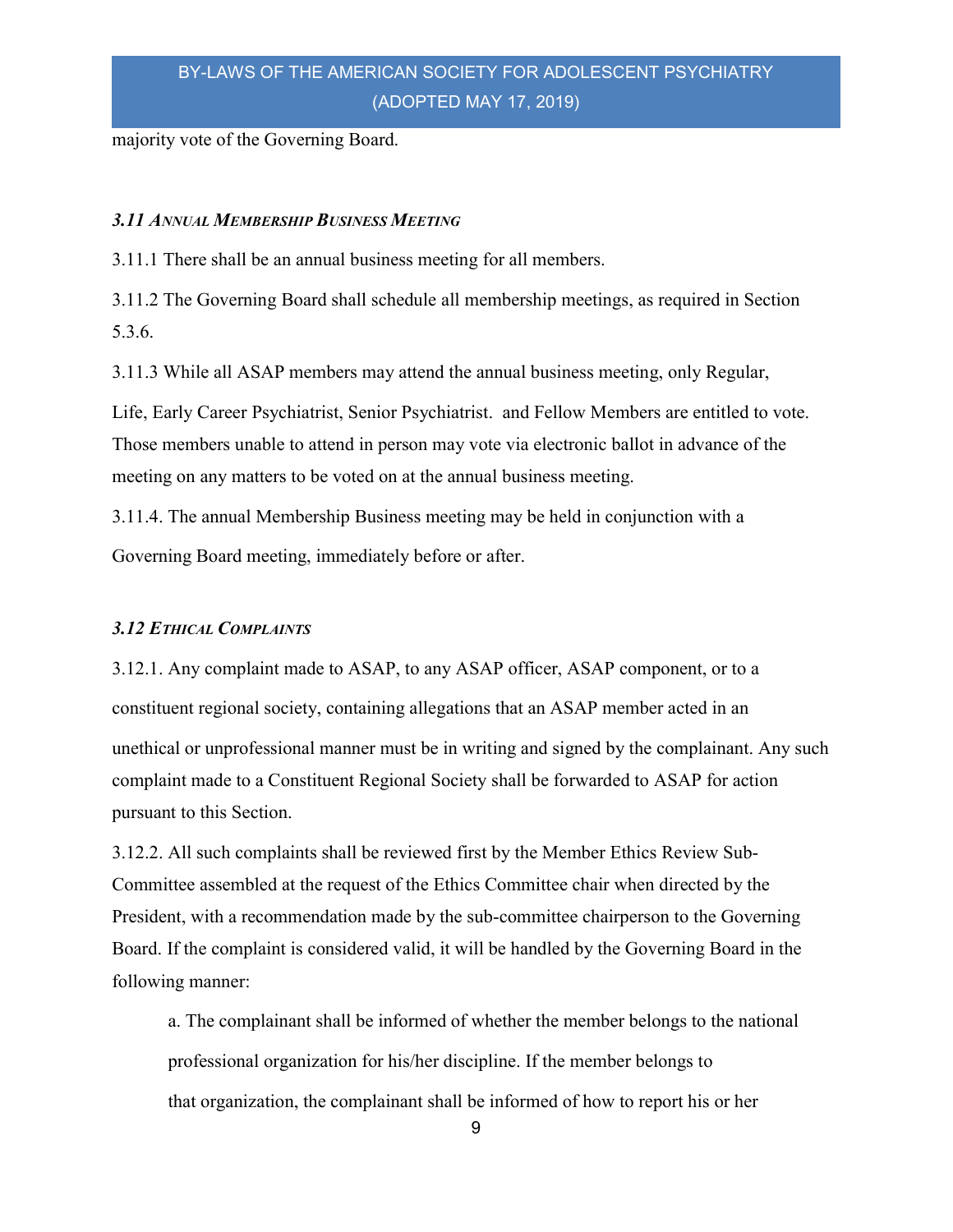allegations to that organization. If the ASAP member does not belong to that organization, then the complainant shall be informed of how to report his or her allegations to the licensing body having jurisdiction over the ASAP member. b. For complaints regarding Associate Members, complainants shall be informed of the Associate Members' membership in their respective professional organization. c. If the complaint is about an Organizational Affiliate Member, the complainant shall be promptly informed of whether the member belongs to the National Association of Psychiatric Treatment Centers for Children (NAPTCC) or the Association of Children's Residential Centers (ACRC). If the Organizational Affiliate Member belongs to either organization, the complainant shall be informed of how to report his or her allegations to the organizations. If the ASAP Organizational Affiliate Member does not belong to one of these organizations, then the complainant shall be informed of how to report his or her allegations to the state licensing body with jurisdiction over the ASAP Organizational Affiliate Member.

3.12.3. The ASAP Individual or Organizational Affiliate Member named in the complaint shall be promptly notified that a complaint was received, of the substance of the allegations, and the recommendation made to the complainant.

#### ARTICLE IV CONSTITUENT SOCIETIES AND GROUPS

#### 4.1 ORGANIZATIONAL STRUCTURE

4.1.1. Historically, ASAP was a confederation of constituent societies.

4.1.2. ASAP is now an organization of members, as defined in Article III, above. Members may be organized into constituent societies or groups.

### 4.2 CONSTITUENT REGIONAL SOCIETIES

4.2.1. To be designated a Constituent Regional Society, a group must meet the following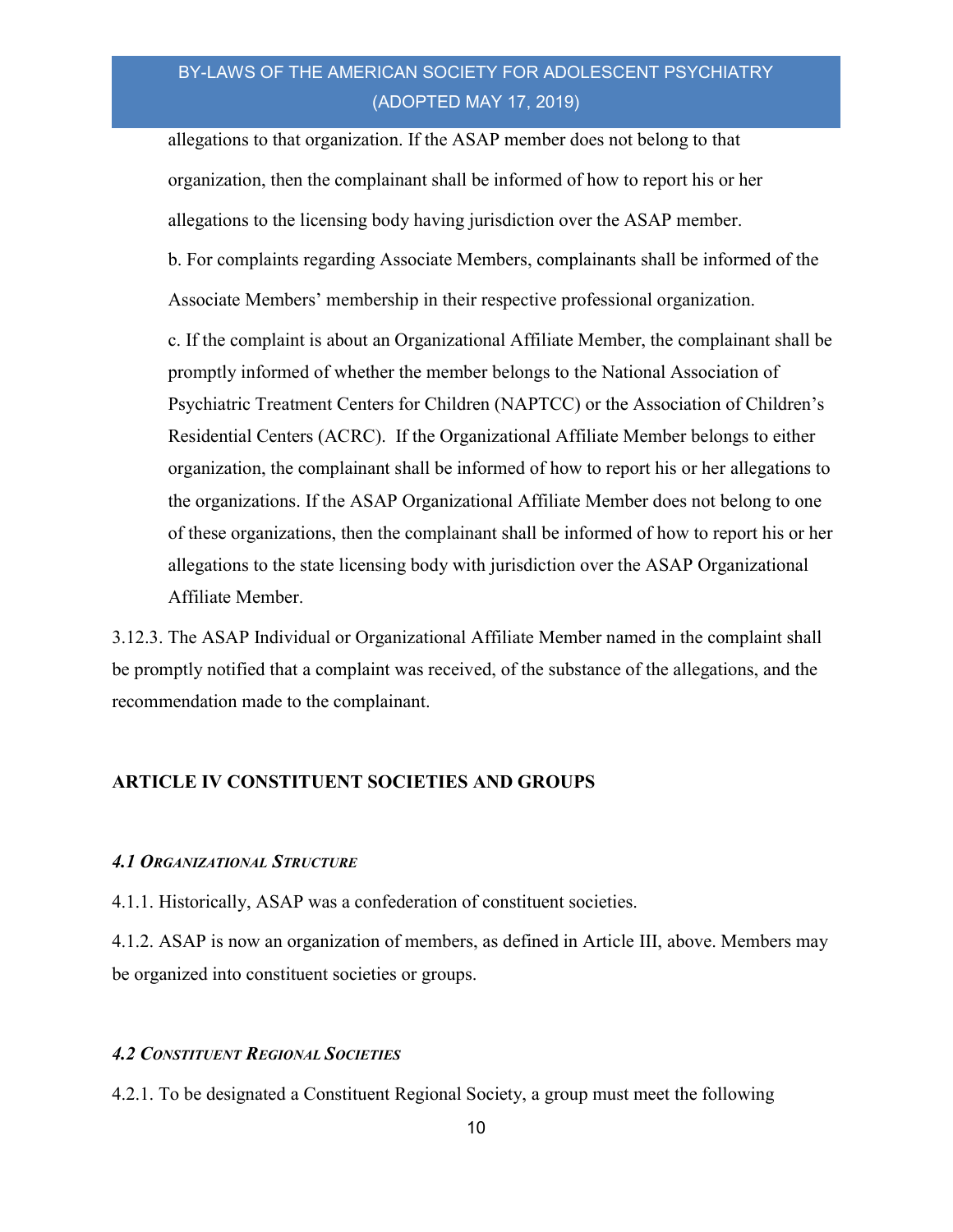requirements:

a. have at least ten ASAP individual members from a defined geographic region;

b. have aims and purposes consistent with those of ASAP;

c. have Bylaws approved by the Governing Board of ASAP as meeting the requirements for admission into ASAP;

d. be voted into membership by a two-thirds vote of the Governing Board; and

agree to participate in the ASAP Governing Board, in accord with these Bylaws.

4.2.2. To maintain participation in ASAP as a Constituent Regional Society, the Regional Society shall:

a. continue to meet the provisions of these Bylaws as outlined in Section 4.2.1.

b. have any changes to the Regional Society Bylaws approved by the Governing Board of ASAP and be kept on file at the ASAP Office;

c. have voting members and officers who are psychiatrists;

d. continue to have at least ten ASAP individual members from their defined geographic region; and

e. continue to participate in the ASAP Governing Board in accord with these Bylaws.

4.2.3. A Constituent Regional Society may be suspended or expelled for due cause by two thirds vote of the Governing Board.

4.2.4. A Constituent Regional Society may resign at any time but shall not be relieved from its obligations to pay its share of any expenses to or for which ASAP has been committed prior to its withdrawal.

## ARTICLE V GOVERNING BOARD

### 5.1 PURPOSE

The Governing Board is ASAP's governing body.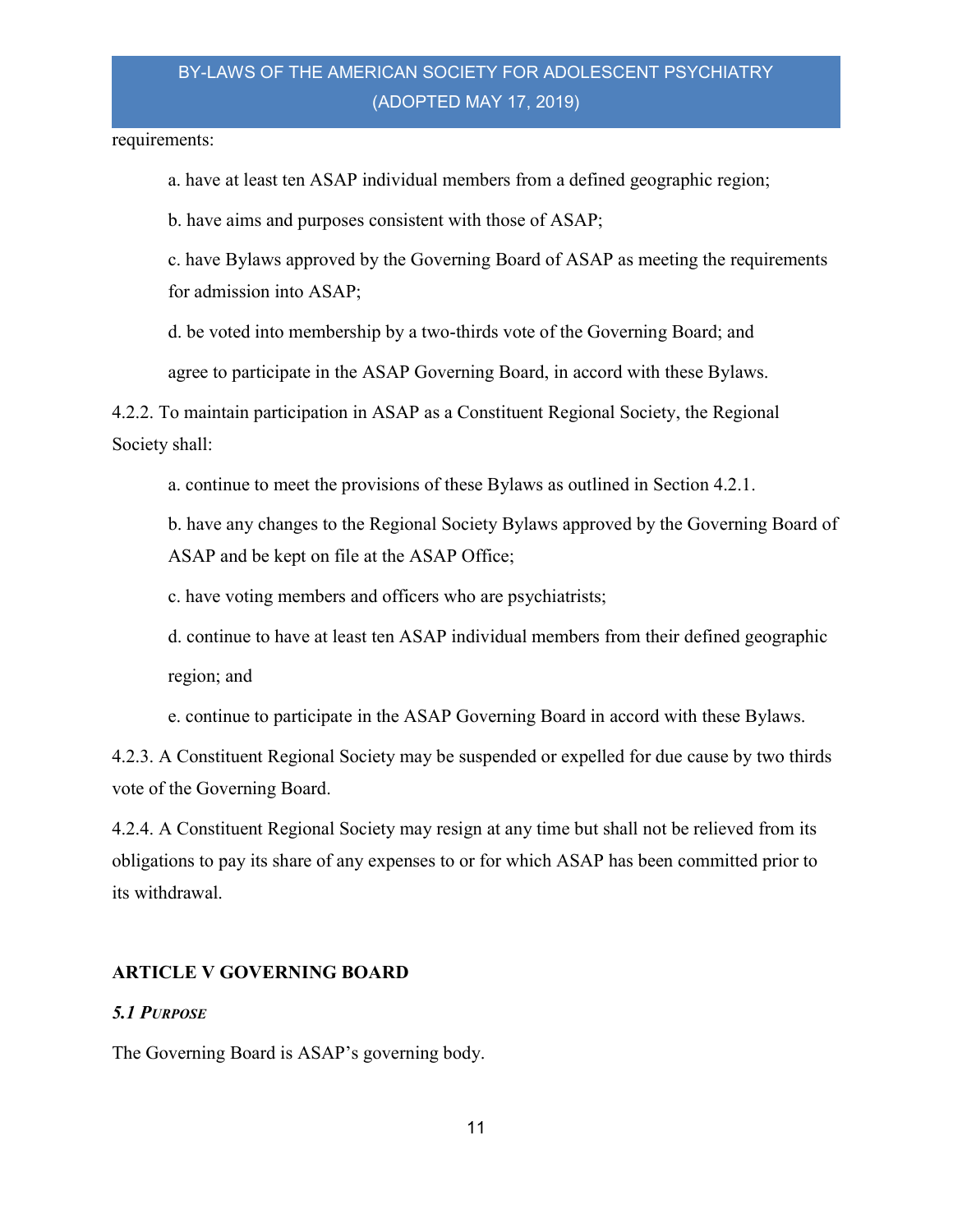### 5.2 COMPOSITION

- 5.2.1. Voting Members
	- a. Elected Officers
		- (1) President
		- (2) President-Elect
		- (3) Vice President
		- (4) Secretary
		- (5) Treasurer
		- (6) Four Members-at-Large
	- b. Constituent Society Delegates

One delegate from each Society that has ten or more members 90 days prior to the annual business meeting. The President of the Constituent Society or his/her designee shall be the Constituent Society's member on the Governing Board. Each shall serve until a successor has been designated.

## c. Past Presidents

- (1) Penultimate Past President
- (2) Immediate Past President
- 5.2.2. Non-voting Members (unless also serving as a voting member as defined in 5.2.1)
	- a. Appointed Chairs of all committees
	- b. Editors
		- (1.) "Adolescent Psychiatry"
		- (2.) ASAP Newsletter
	- c. Continuing Medical Education (CME) Officer
	- d. An appointed member-in-training
	- e. ASAP Delegate to the APA Assembly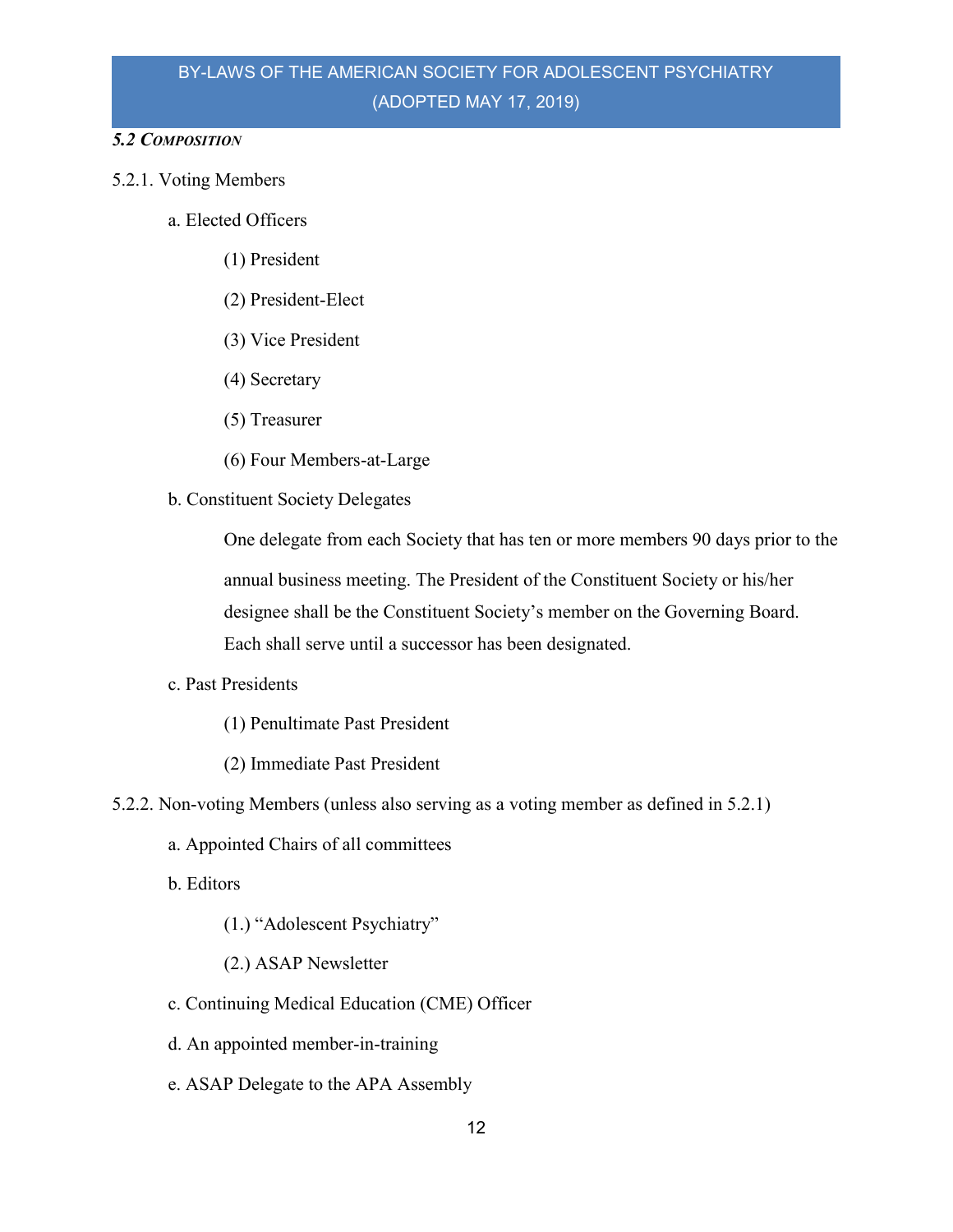### 5.3 POWERS AND FUNCTIONS

5.3.1. Set policy, aims, and goals

5.3.2. Define and regulate the relationships among ASAP, Constituent Regional Societies, Constituent Groups, and members.

5.3.3. Vote upon the admission of new Constituent Regional Societies and Constituent Groups;

5.3.4. Hold elections of ASAP Officers;

5.3.5. Instruct and review actions of its Executive Committee;

5.3.6. Set time and place of Annual Meetings and Special Meetings in conjunction with the President and Executive Committee;

5.3.7. Set the amount of dues and assessments upon the recommendation of the membership committee, Treasurer and Executive Committee;

5.3.8. Oversee the operations of Adolescent Psychiatry, the ASAP Website, the

ASAP Newsletter, and other ASAP publications in conjunction with the Editors;

5.3.9. Act to suspend or expel a Constituent Regional Society or Group, to drop an ASAP Member, the latter on account of loss of eligibility for membership;

5.3.10. Shall meet at least once annually in open meetings with the unit vote, as defined in this Article and Section 5.4.4; having given each Constituent Regional Society, Constituent Group, and the membership advance notice of meeting time and place. For the purposes of member notification, posting the scheduled Governing Board Meetings on the ASAP Website is sufficient.

5.3.11. Shall review and ratify or nullify all actions of the Executive Committee.

5.3.12. Amend these Bylaws in accordance with the procedures outlined in Article XI;

5.3.13. Perform all other duties of a governing body.

5:3:14. All members are required to attest annually to their fiduciary responsibility, identify any potential or existing conflict of interest, and acknowledge their commitment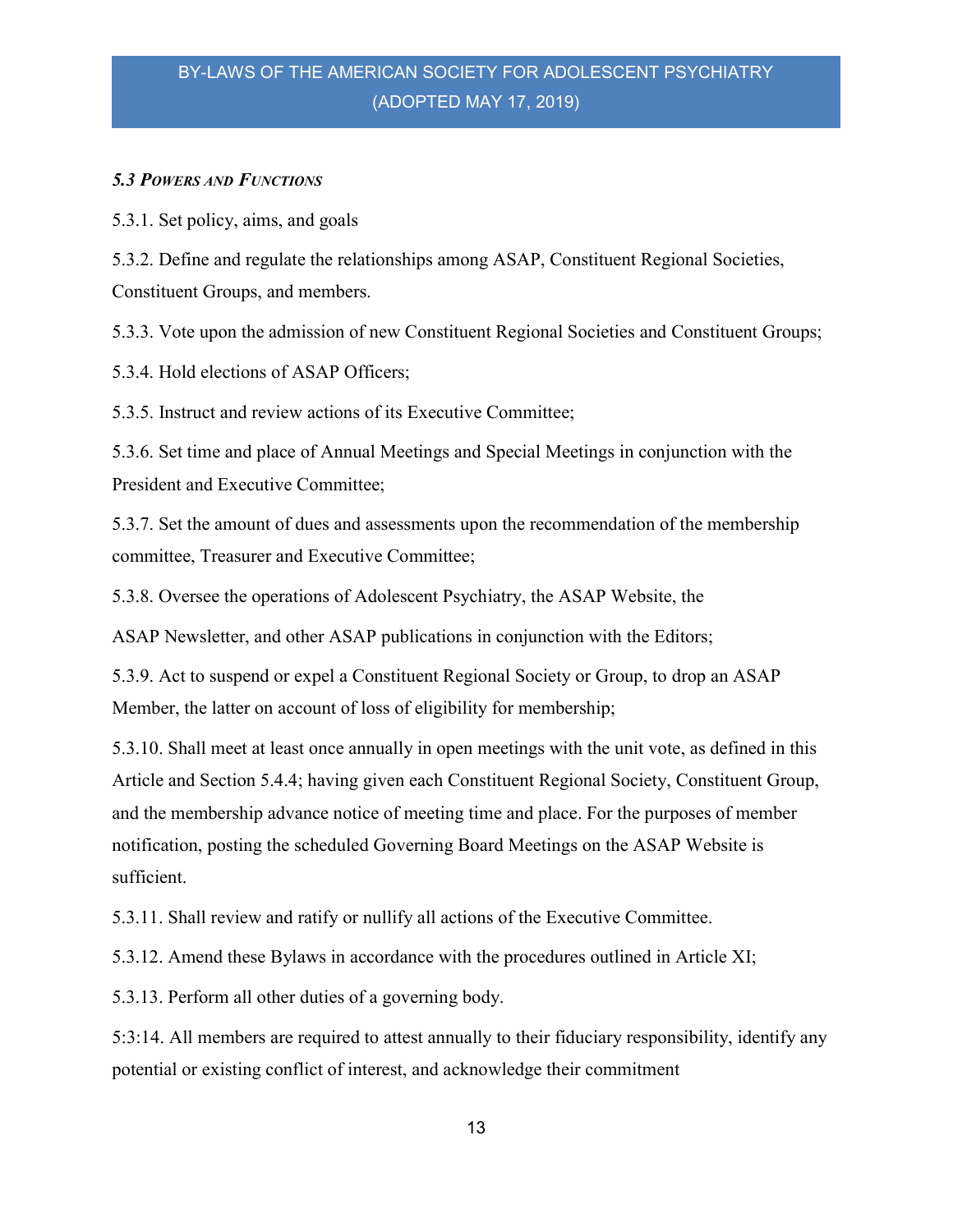via the Code of Conduct and Personal Commitment and Whistleblower Policies or equivalent.

## 5.4 GOVERNING BOARD MEETINGS

5.4.1. Advance notice of the date, time, and place of a meeting shall be given each member of the Governing Board and be posted on the ASAP website. The Secretary will send or request that the Executive Director send the agenda and committee reports to all members before the meeting. This notice may be sent by the United States Postal Service, by e-mail, by publication in the Newsletter, by posting on the ASAP Website, or via any electronic platform approved by the Governing Board for use by the ASAP Executive Office at the time.

5.4.2. Meetings shall be presided over by the President. In his/her absence, the President-Elect or the next ranking officer present shall preside.

5.4.3. A quorum shall consist of a 25% representation of the voting members.

5.4.4. Each member except the President shall be entitled to cast only one vote, even if he or she holds more than one position. A simple majority is needed to pass a motion. If a tie vote occurs, the President casts the deciding vote.

5.4.5. Unless otherwise stated in these Bylaws, a simple majority vote is required to carry a motion or resolution.

5.4.6. If a voting member is absent, he/she may cast a vote by written proxy by delivery of instructions on a specific issue to the ASAP Secretary.

5.4.7. All meetings of the Governing Board may be attended by any ASAP member without vote but only by notifying the Executive Director and Secretary at least 5 days prior to the scheduled meeting, except for any portion of a meeting deemed by the President to be closed or in executive session.

5.4.8. Special meetings may be called pursuant to Section 5.4.1, above.

5.4.9. The President may, upon the approval of the Executive Committee, have a written or electronic ballot on specific issues, without convening a meeting, with a majority and quorum for the purposes of the vote being the same as otherwise stated in these Bylaws.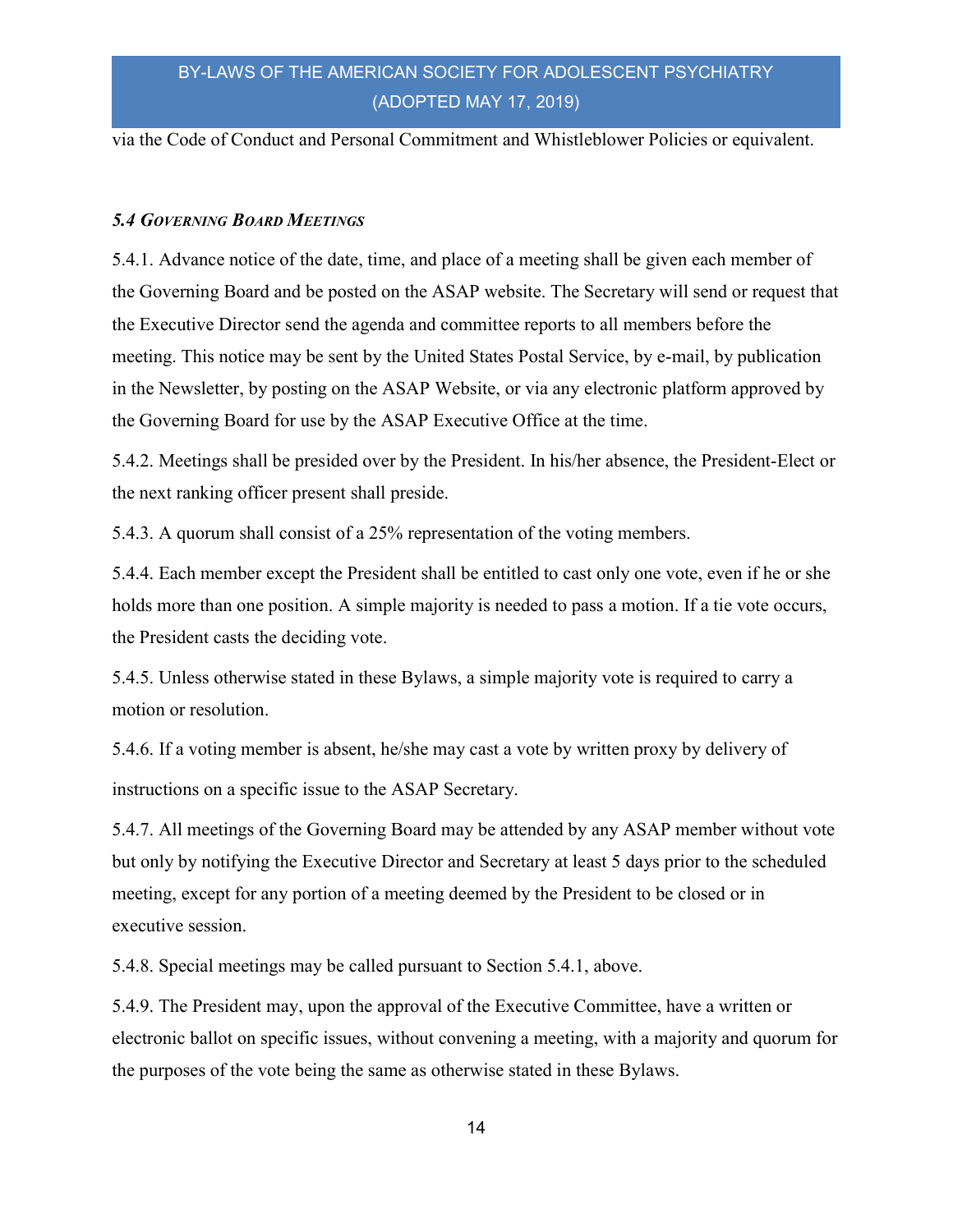## ARTICLE VI OFFICERS

### 6.1 OFFICERS AND ELECTIONS

6.1.1. Elected officers of ASAP shall be: President, President-Elect, Vice President, Secretary, Treasurer, and four Governing Board Members at Large. The President may choose to combine the secretary and treasurer positions into one secretary/treasurer position if either position becomes vacant during any given term year until elections occur.

6.1.2. The election is held via electronic voting unless the governing board determines in advance that an alternative voting format be utilized.

6.1.3. Any ASAP member in good standing is eligible to be a candidate for office, including reelection, unless prohibited by these Bylaws.

6.1.4. Elections are held annually.

a. Annual elections shall be held for the President-Elect and the Vice President.

b. Biannual (every two-years) elections shall be held for the Secretary, Treasurer, and two of the Governing Board Members-at-Large. The Secretary and Treasurer shall be elected on alternate years. Two of the four Members-at-Large shall be elected every two years, and the other two shall be elected on alternate years.

c. The President-Elect becomes President at the end of his/her term of office; therefore, there is no specific vote for President.

6.1.5. The Nominating Committee (See Bylaws Section 9.1.2) shall present its slate of nominees to the President and Governing Board (for information only) and the national office at least 90 days before the date of the annual meeting.

6.1.6. At least 60 days before the date of the annual business meeting, the national office shall notify the membership of the Nominating Committee's slate, explain the petition process for nominating additional candidates for office, and the election schedule.

6.1.7. Additional candidates for any office may be nominated by petition of at least ten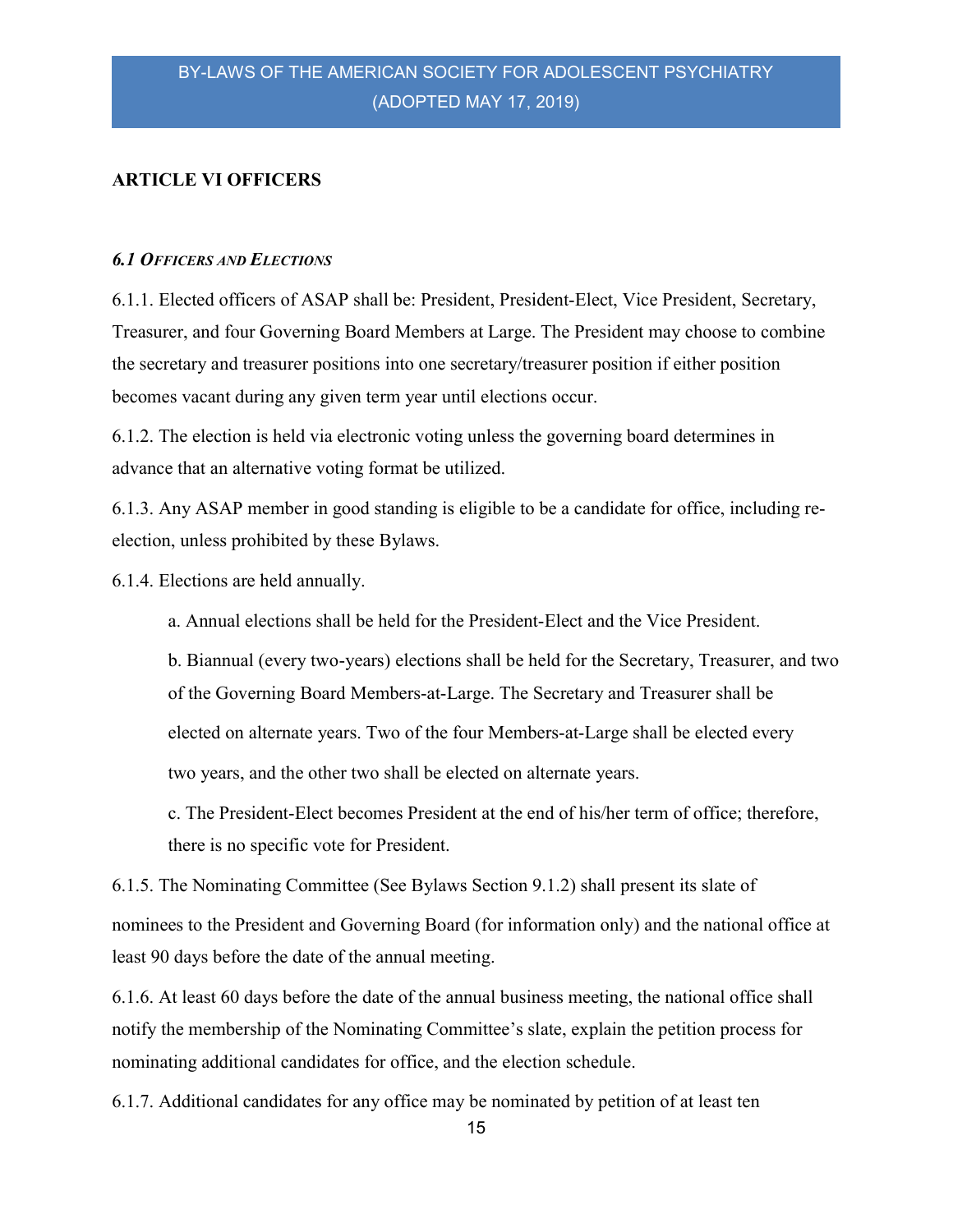members in good standing. The petition shall be sent to the ASAP office by registered mail, for receipt no later than 45 days before the election date. The Governing Board may promulgate specific rules by which the candidates may campaign for office.

6.1.8. The ASAP office shall distribute ballots, information about the election process and about each candidate to the entire ASAP membership, at least 30 days before the business meeting.

This information will be sent electronically and posted on the ASAP website.

6.1.9. Voting will be closed 5 days before the annual business meeting. Each officer shall be elected by a plurality of ASAP members casting votes in the election and announced no later than at the Annual Membership Business Meeting.

6.1.10. Newly elected officers shall take office at the conclusion of the Annual Membership Business Meeting, and each shall serve until a successor has been duly elected, qualified, and entitled to take office.

### 6.2 DUTIES OF THE PRESIDENT

6.1.1. Preside over meetings of the Governing Board and the Executive Committee;

6.2.2. Appoint the chairs and membership of all standing and ad hoc committees and Liaison Officers in consultation with the Executive Committee;

6.2.3. Implement and carry out the functions of the organization within guidelines established by the Governing Board and shall be accountable to the Governing Board;

6.2.4. May delegate specific tasks to members of the Governing Board, e.g., coordination of Committees and Liaison Officers.

### 6.3 DUTIES OF THE PRESIDENT-ELECT

6.3.1. The President-Elect shall automatically succeed the President at the conclusion of the term of office. If a vacancy should arise in the Office of President during the term, the President-Elect would assume the duties of President for the remainder of the term and would then serve a full term as President.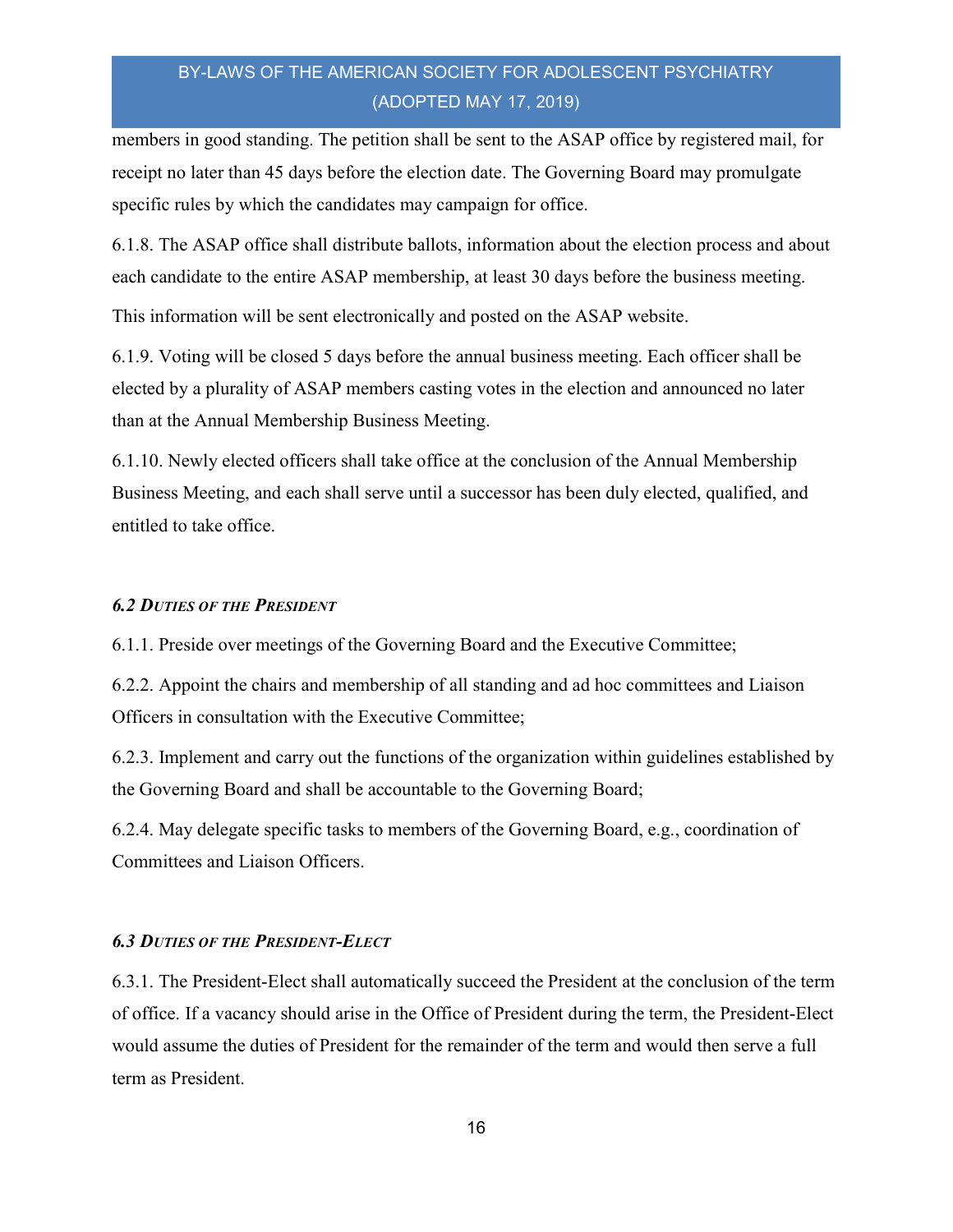6.3.2. The President-Elect shall assist the President in whatever duties the President shall assign.

6.3.3. During the absence or disability of the President, the President-Elect shall exercise the duties of the President.

6.3.4. The President-Elect will serve on and may chair the Annual Program Committee Chair for the annual meeting to be held at the end of his/her term of office.

### 6.4 DUTIES OF THE VICE-PRESIDENT

6.4.1. The Vice-President shall assist the President in carrying out the major functions of ASAP.

6.4.2. The Vice-President shall be elected for a one-year term but may serve successive terms if so elected to do so.

6.4.3. The Vice-President will serve on and may chair the membership committee. The Vice-President will chair the Member Ethics Review Sub-Committee (when required to assemble) during his/her term in office.

### 6.5 DUTIES OF THE SECRETARY

6.5.1. The Secretary shall be elected for a two-year term of office, in alternate years with the Treasurer.

6.5.2. The Secretary shall supervise the keeping of the records of the meetings, the issuance of Meetings' notices of and the solicitation of agenda items; and shall oversee the maintenance and updating of the Bylaws

6.5.3. The Secretary shall perform the usual duties of a Secretary of an organization under the supervision of the President and the Governing Board.

6.5.4. The Secretary will serve on and may chair the Media/Marketing Committee

## 6.6 DUTIES OF THE TREASURER

6.6.1. Supervise the collection of dues and assessments by the ASAP Executive Director.

6.6.2. Supervise the deposits and investment of ASAP funds by the ASAP Executive Director,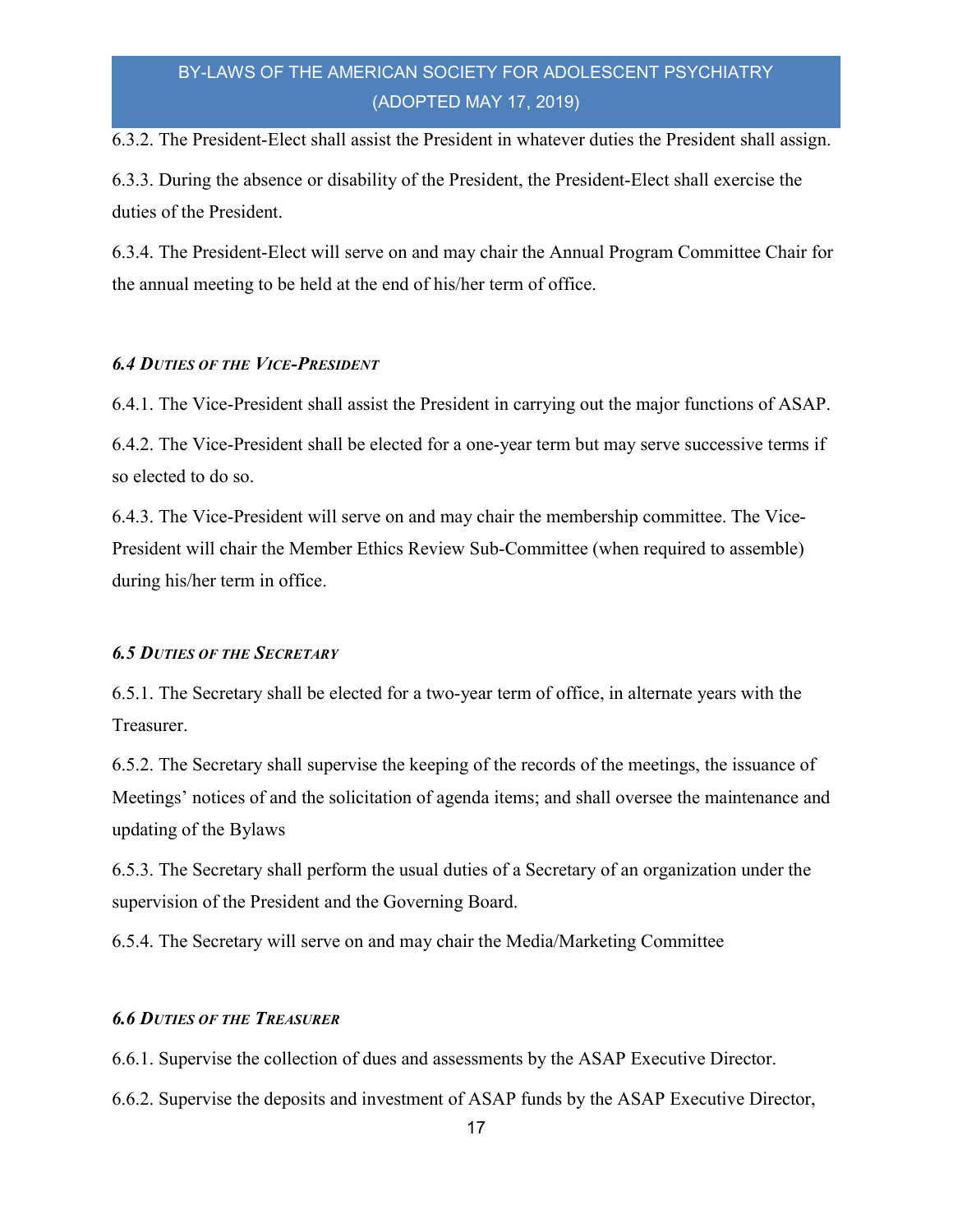subject to the approval of the ASAP President and Governing Board;

6.6.3. Prepare an annual budget and present it to the Governing Board for its approval at least 60 days before the beginning of the fiscal year.

6.6.4. Make recommendations for changes in dues structure and assessments when necessary.

6.6.5. Supervise the payment of bills properly rendered to the corporation.

6.6.6. Perform the usual duties of a Treasurer of a corporation under the supervision of the President and the Governing Board.

6.6.7. Supervise the financial duties of the Executive Director and any other persons employed by the organization.

6.6.8. The Treasurer will chair the Finance Committee.

### 6.7 DUTIES OF THE MEMBERS AT LARGE

6.7.1. Assist in the deliberations of the Governing Board

6.7.2. May succeed self in office.

6.7.3. Chair or serve on standing and/or ad hoc committees as assigned by the President

# 6.8 DUTIES OF THE CONTINUING MEDICAL EDUCATION(CME) OFFICER AND ASSISTANT CME **OFFICER**

6.8.1. Shall be appointed by the President for annual terms. The Assistant CME officer will only be appointed if the CME officer so requests it or if the President determines that the society's CME duties require an additional officer.

6.8.2. Shall be responsible for coordinating with any organization providing continuing medical education credit for ASAP scientific programs under Accreditation Council for Continuing Medical Education (ACCME) standards.

6.8.3. Shall have responsibility for performing duties necessary for the planning and evaluation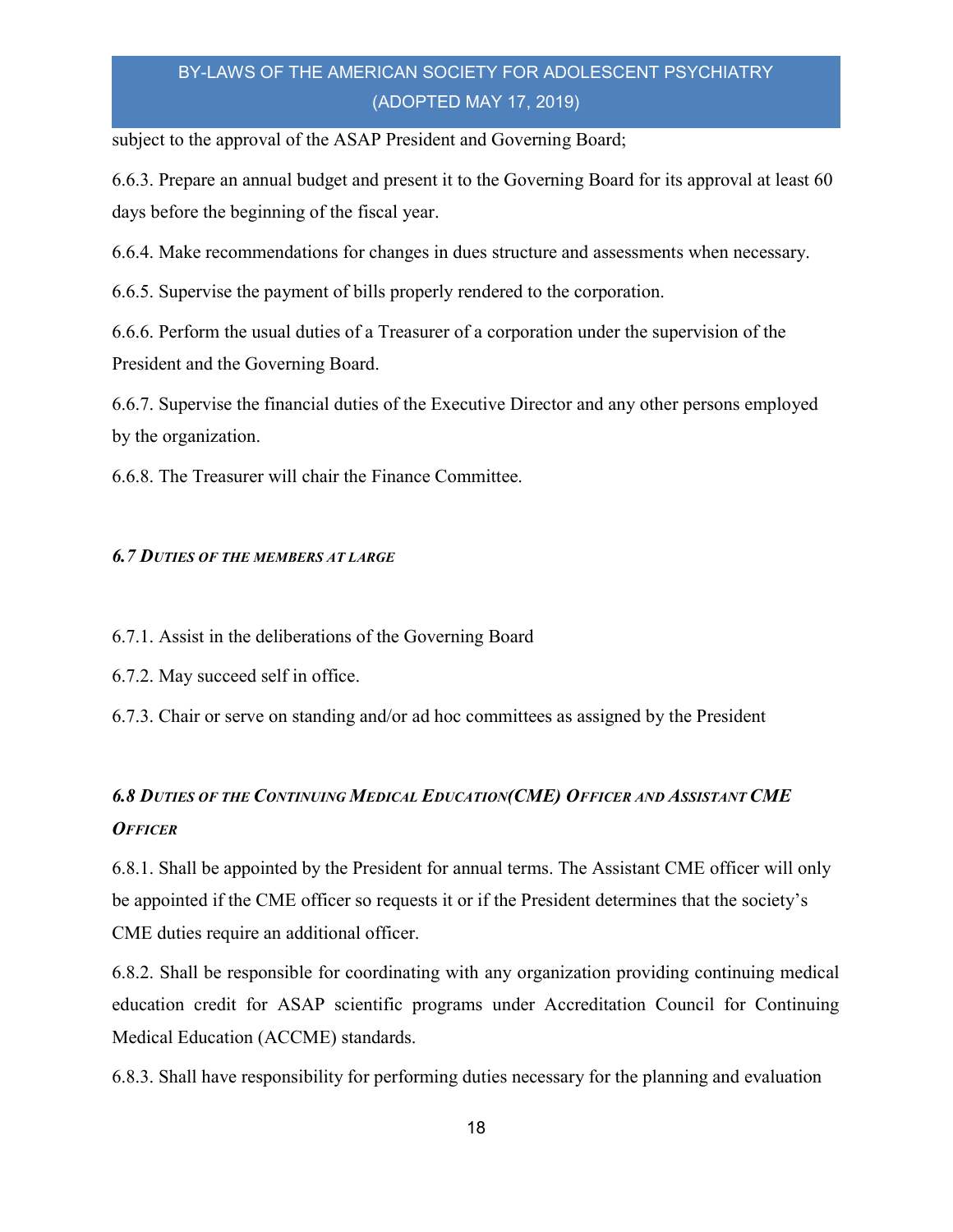of all medical education sponsored by the Society

6.8.4. Shall maintain necessary records required for accreditation of the program.

6.8.5. Shall be members of the Annual Program Committee and of the Permanent Program Committee.

6.8.6. May succeed self in office.

## 6.9 VACANCIES IN OFFICE

6.9.1. In the event of a vacancy in the Office of the President, the President-Elect shall succeed and assume all the duties of the President. A President-Elect who has completed his/her predecessor's term as President may continue as President during the following year when (s)he was to be President. The Office of the President-Elect shall then be filled at the next Election of Officers.

6.9.2. In the event of a vacancy in any office other than the President, the President will nominate a candidate for the position; the vacancy shall be filled by a majority vote of the Governing Board. This vote may occur at a meeting, by mail, or electronically. The Governing Board shall appoint any ASAP member to fill the vacancy until the next regular Election of Officers. The Secretary & Treasurer positions may be combined under these circumstances.

6.9.3. In the event of incapacity or the non-performance of required duties and assignments, officers may be asked to resign or may be removed from office by action of the Governing Board with a 2/3 vote subject to a special quorum requirement of 2/3 of the voting members of the Governing Board.

#### ARTICLE VII. EXECUTIVE COMMITTEE

### 7.1 MEMBERSHIP

The Executive Committee (of the Governing Board) shall consist of seven officers: the President, President-Elect, Vice President, Secretary, Treasurer, Immediate Past President, and Penultimate Past President.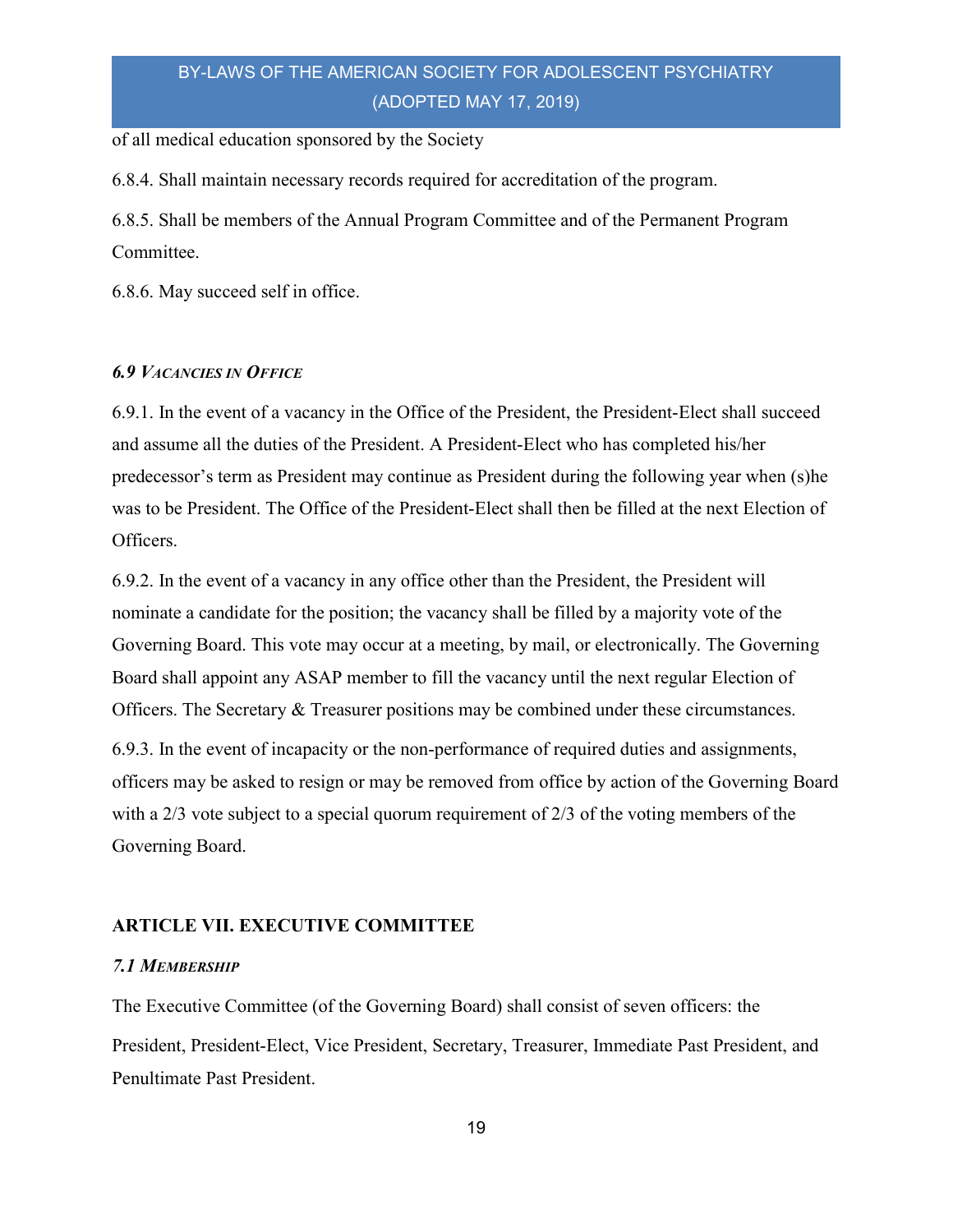## 7.2 DUTIES

7.2.1. implementation of the mandates and recommendations of the Governing Board;

7.2.2. provide consultation to the President on appointments to Committees and other positions;

7.2.3. review of existing policies for consideration by the Governing Board;

7.2.4. review agenda and have input into agenda for meetings of the Governing Board;

7.2.5. assist the President in carrying out interim and emergency functions of ASAP between

meetings of the Governing Board, subject to review and ratification by the Governing Board;

7.2.6. meet at the discretion of the President or at the request of a majority of the Executive Committee; and

7.2.7. fill vacancies in certain offices as outlined in Section 6.9.

### ARTICLE VIII. COUNCIL ON CERTIFICATION IN ADOLESCENT PSYCHIATRY

8.1 The Council on Certification in Adolescent Psychiatry is the successor organization of and continues to certify Diplomates as of to The American Board of Adolescent Psychiatry (ABAP).

8.2 The Council is responsible for developing and administering certification and recertification examinations in Adolescent Psychiatry.

8.3 The Council maintains all ABAP records and provides confirmation of certification in Adolescent Psychiatry upon request.

8.4 The Council consists of at least five ASAP members who shall be known as directors of the "American Board of Adolescent Psychiatry (ABAP)." They are responsible for the creation and administration of examinations that will (a) evaluate a psychiatrist's knowledge and ability to evaluate and treat adolescents, and (b) certify competence in evaluation and treatment of adolescents.

8.5 The ASAP President shall fill vacancies on the Council by appointing any of the five ABAP Directors, after consultation with the ASAP Governing Board. By design, the ABAP Directors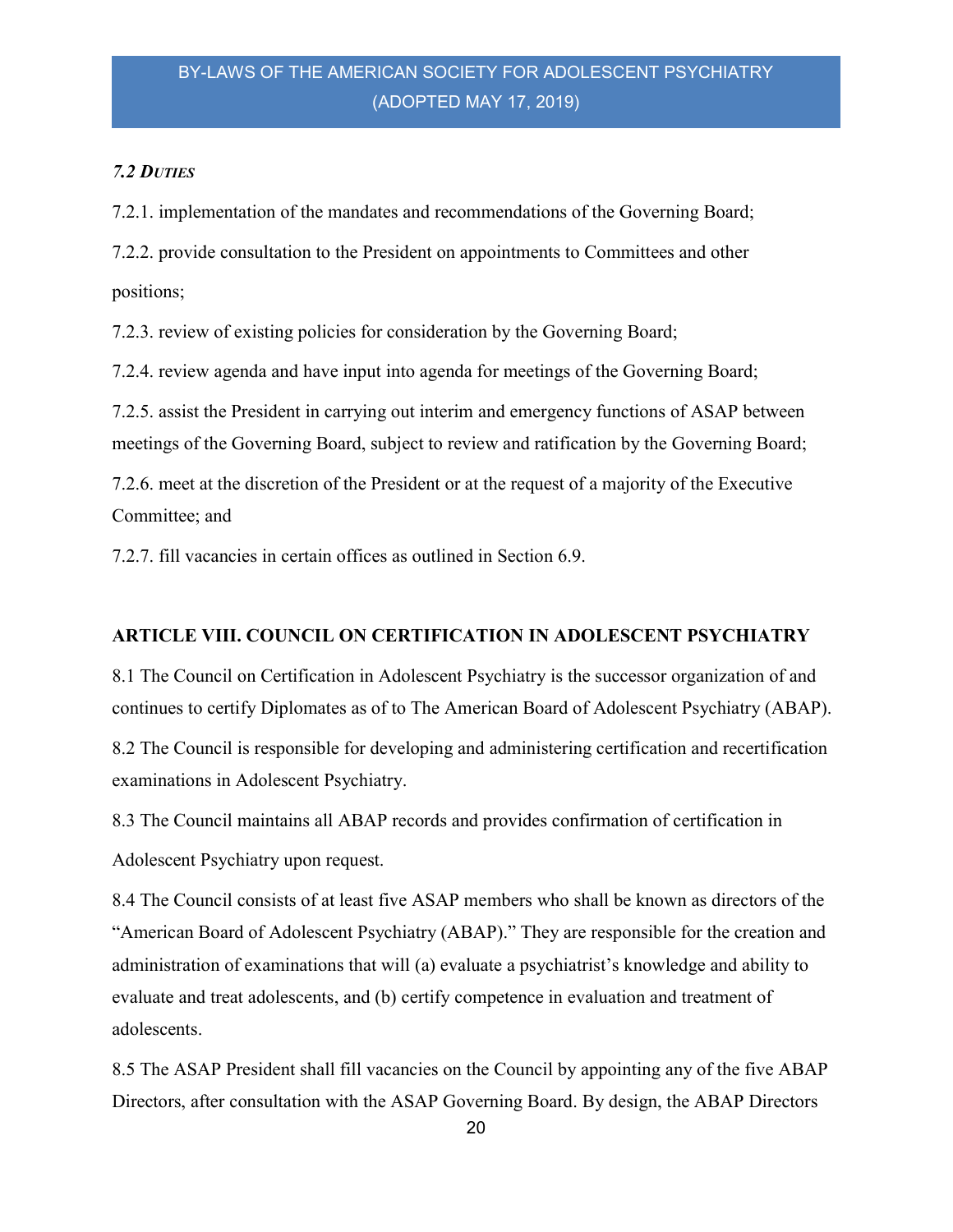serve staggered five-year terms and may be re-appointed to succeed themselves. If a director is unable to complete his or her term, the ASAP President shall appoint another individual to serve the remainder of that term.

8.6 The ASAP President shall appoint one of the ABAP directors to serve as the Council Chair. The Council Chair will also serve as the ABAP presiding officer.

8.7 The ASAP President may appoint additional ASAP members to the Council on Certification in Adolescent Psychiatry to serve as non-voting consultants and advisors to the five ABAP directors.

8.8 The ASAP President and CME Officer shall serve as non-voting ex-officio members of the Council if they aren't already serving as ABAP directors.

8.9 The Council Chairperson is an ex-officio member of the ASAP Governing Board.

8.10 Continuity: ASAP is committed to ensuring the integrity of the original ABAP certification process and to provide those individuals who have been certified by ABAP the opportunity to be recertified in adolescent psychiatry. In order to accomplish that,

the Council may continue to exist as a non-profit entity to fulfill that responsibility, even if ASAP itself is reorganized or dissolved. The Council is therefore a semi-autonomous organization within ASAP, under the ASAP Governing Board, with its own operating policies and procedures, budget, and bylaws.

### ARTICLE IX. COMMITTEES

### 9.1 Standing Committees

#### 9.1.1 Finance Committee

9.1.1.1 The Finance Committee is chaired by the Treasurer and convenes quarterly or on a schedule determined by the chairperson based on the society's financial needs and status at the time. The Treasurer will be prepared to report on the committee's progress at each Governing Board meeting.

### 9.1.2 Nominating Committee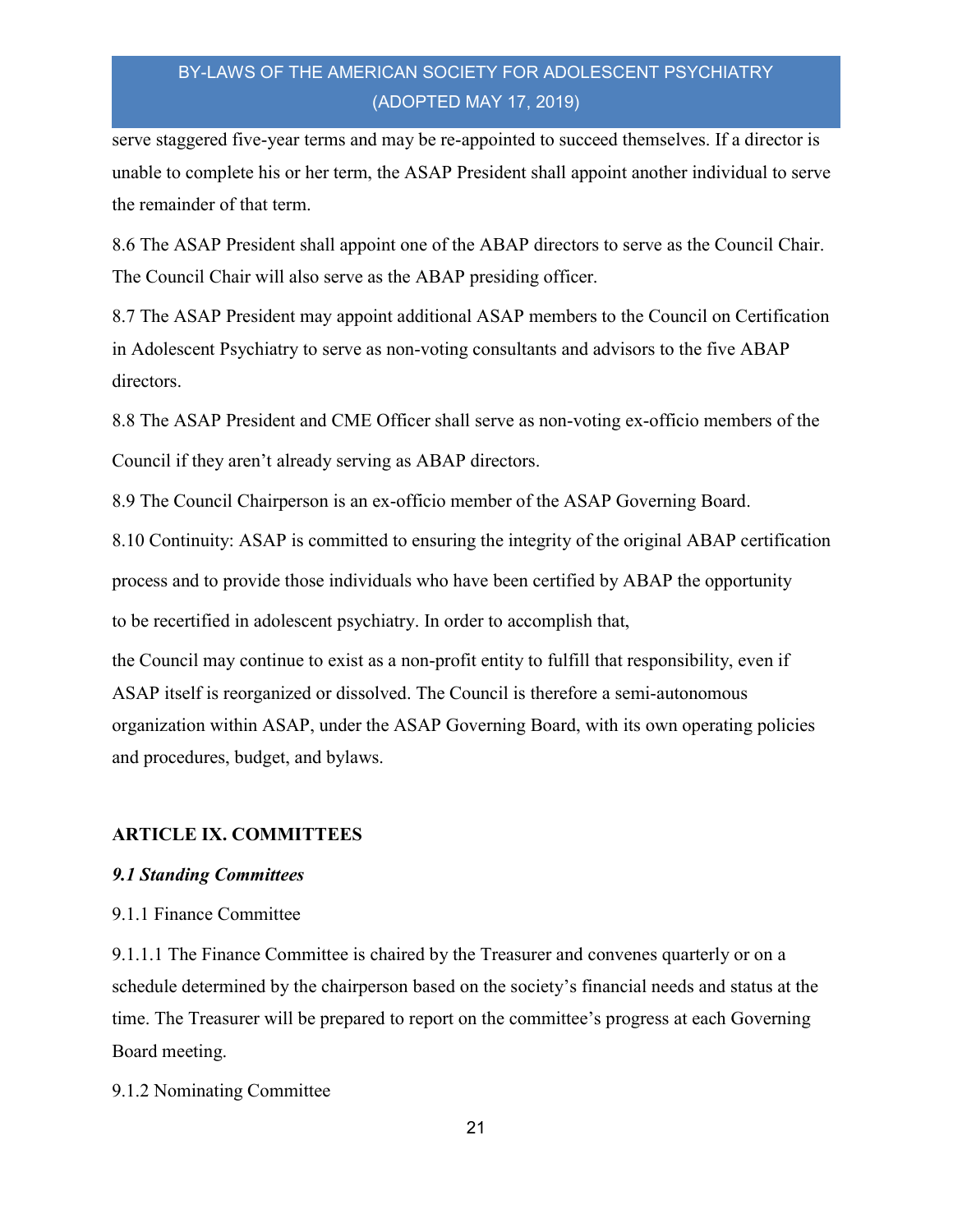9.1.2.1 The Nominating Committee may be chaired by the Immediate Past President or any other officer or member of the Governing Board and will convene at a schedule determined by the chairperson to assure that an appropriate slate of candidates for the next year's governing board is vetted and in place on a schedule to comply with the society's existing by-laws.

#### 9.1.3 Membership Committee

9.1.3.1 The Membership Committee is chaired by the Vice-President or any other officer or member of the Governing Board and will meet quarterly or on a schedule determined by the chairperson to address membership applications, nominations for fellow or life status, attrition and recruitment, and any other issues assigned or within the purview of the committee.

### 9.1.4 Media and Marketing Committee

9.1.4.1 The Media and Marketing Committee is chaired by the Secretary or any other officer or member of the Governing Board and convenes quarterly or on a schedule determined by the chairperson in order to assure completion of the committee's oversight tasks, which include promoting ASAP and its activities through the media and various other marketing venues available and affordable at the time.

## 9.1.5 Permanent Program Committee

9.1.5.1 The Permanent Program Committee is chaired by the immediate past president, an officer, or at-large member of the Governing Board appointed by the sitting President. In order to preserve continuity over time about the annual meeting process, the chairperson will serve a 3 year term and committee members will serve a one-year term but may be reappointed for two consecutive terms. The committee meets on a schedule to be determined by the chairperson in order to assure geographic and programmatic balance for the next several years of annual meetings as well as to consider proposals to join with regional or national organizations for annual meetings.

#### 9.1.6 Annual Program Committee

9.1.6.1 The Annual Program Committee is chaired by the President or the President-Elect, one of whom also serves as the host and moderator of the next annual meeting unless an alternate host is appointed by the committee. The committee will convene on a schedule arranged by the chairperson to plan and organize the forthcoming annual meeting within the programmatic and

22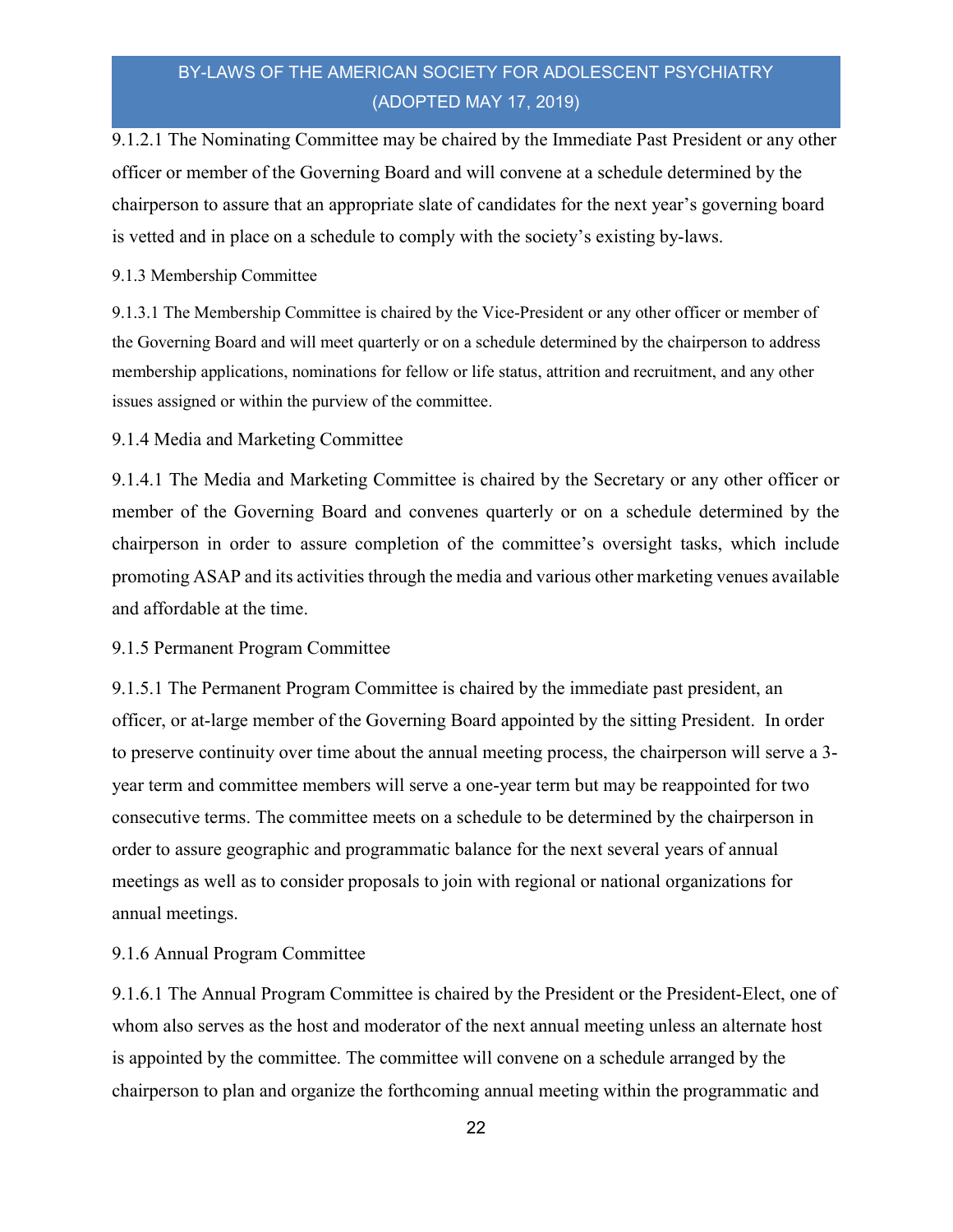geographical continuity guidelines previously established by the Permanent Program Committee.

## 9.1.7 Past Presidents Committee

9.1.7.1 The Past Presidents Committee is chaired by the Penultimate Past President or any other former past president who is still an active ASAP member, and meets on a schedule to be determined by the chairperson. It is composed of the current President, President-Elect, and all past presidents who are still active members of ASAP. The Past Presidents Committee serves an advisory, strategic planning, and mentoring function for committees, the governing board, and general membership and serves at the pleasure of the Governing Board regarding specially assigned duties.

9.1.8 Committee on Administration and Organization

9.1.8.1The Committee on Administration and Organization is chaired by an At-Large

Member or any other Governing Board Member appointed by the President. The committee convenes on a schedule set by the chairperson in order to develop and approve or review existing operational policies and procedures, recommend amendments to the society's by-laws, and address any other issue relating to administration and organization as directed by the President or Governing Board.

## 9.1.9 Ethics Committee

The Ethics Committee is chaired by an officer, governing board member, or general member as appointed by the president. The ethics committee addresses ethical issues and topical concerns relating to the practice of adolescent psychiatry and any positions taken by the society professionally or politically. The committee meets on a schedule to be arranged by the chairperson.

## 9.1.10 Member Ethics Review Sub-Committee

The Member Ethics Review Committee is a sub-committee of the Ethics Committee chaired by the Vice-President. The sub-committee's function is to conduct a preliminary review any ethical complaints relating to a member brought to the society's attention. This sub-committee is required to assemble only when a complaint is received.

9.1.11 By-Laws Committee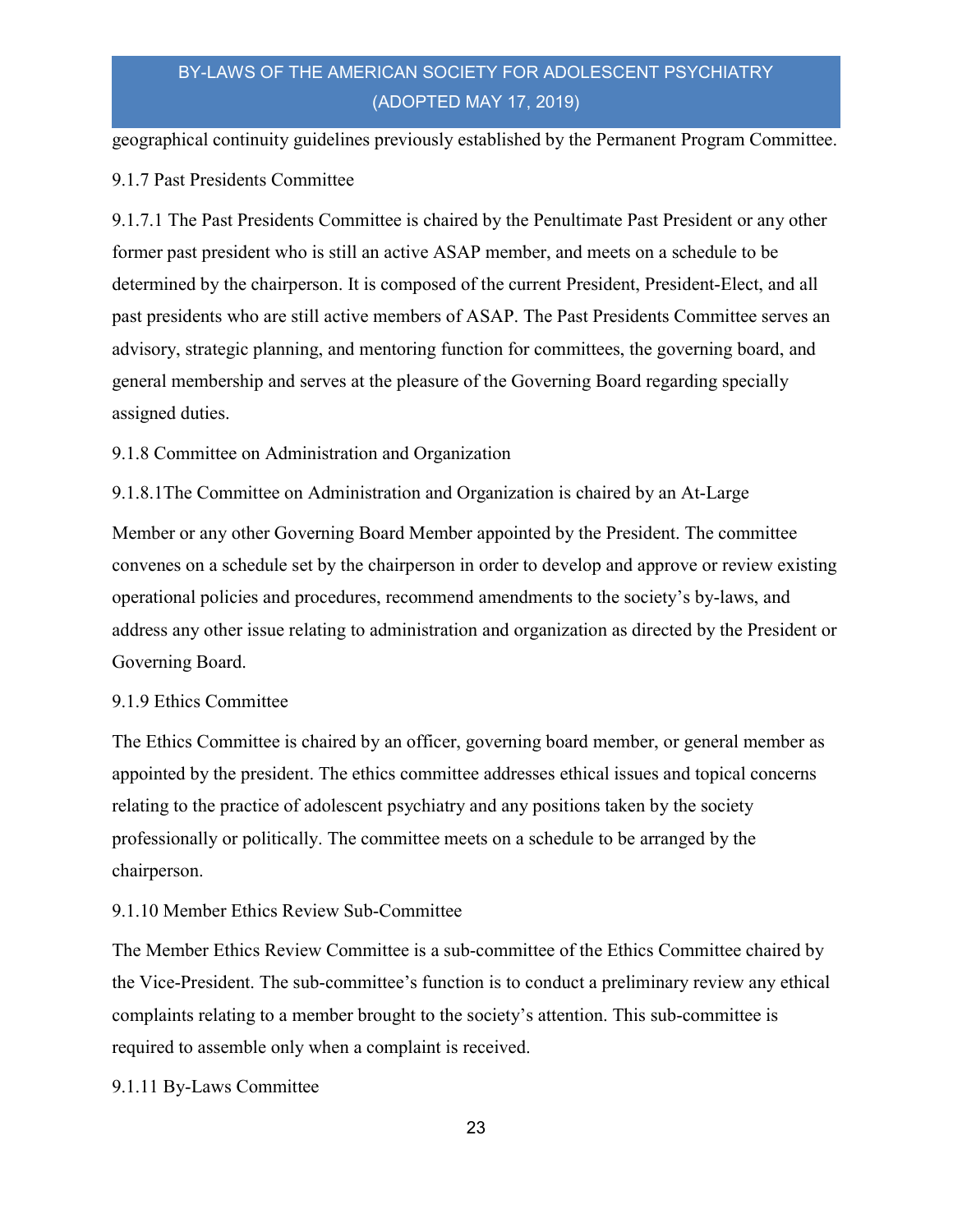9.1.11.1 The By-Laws Committee is chaired by an At-Large Member Officer or any other Governing Board Officer appointed by the President. The By-Laws committee only meets when a request to amend the by-laws is presented for consideration per Article 11.1 below.

### 9.2 AD HOC COMMITTEES

9.2.1 The President and Governing Board, pursuant to these Bylaws, are empowered to appoint, abolish, and/or reorganize the any Ad Hoc Committees.

### ARTICLE X. FINANCES

### 10.1 DUES

Each ASAP member will pay dues as approved by the Governing Board. The Governing Board will approve the amount of dues and assessments upon the recommendation of the Membership Committee, Finance Committee, Treasurer, Executive Director, and the Executive Committee.

### 10.2 FAILURE TO PAY DUES

Any ASAP member failing to pay dues by the date of the dues year Annual Member Business Meeting will be identified as suspended without member privileges until dues are paid. If the dues are not paid by December 31 of the dues year, the member will be dropped from membership.

### 10.3 DUES YEAR

The dues year shall begin on January 1 and end on December 31 of each calendar year.

### 10.4 FISCAL YEAR

The fiscal year shall be the same as the dues year.

### 10.5 ACCEPTANCE OF OTHER FUNDS

ASAP shall have the power to solicit and accept funds from foundations or other sources for such projects as the Governing Board may deem advisable.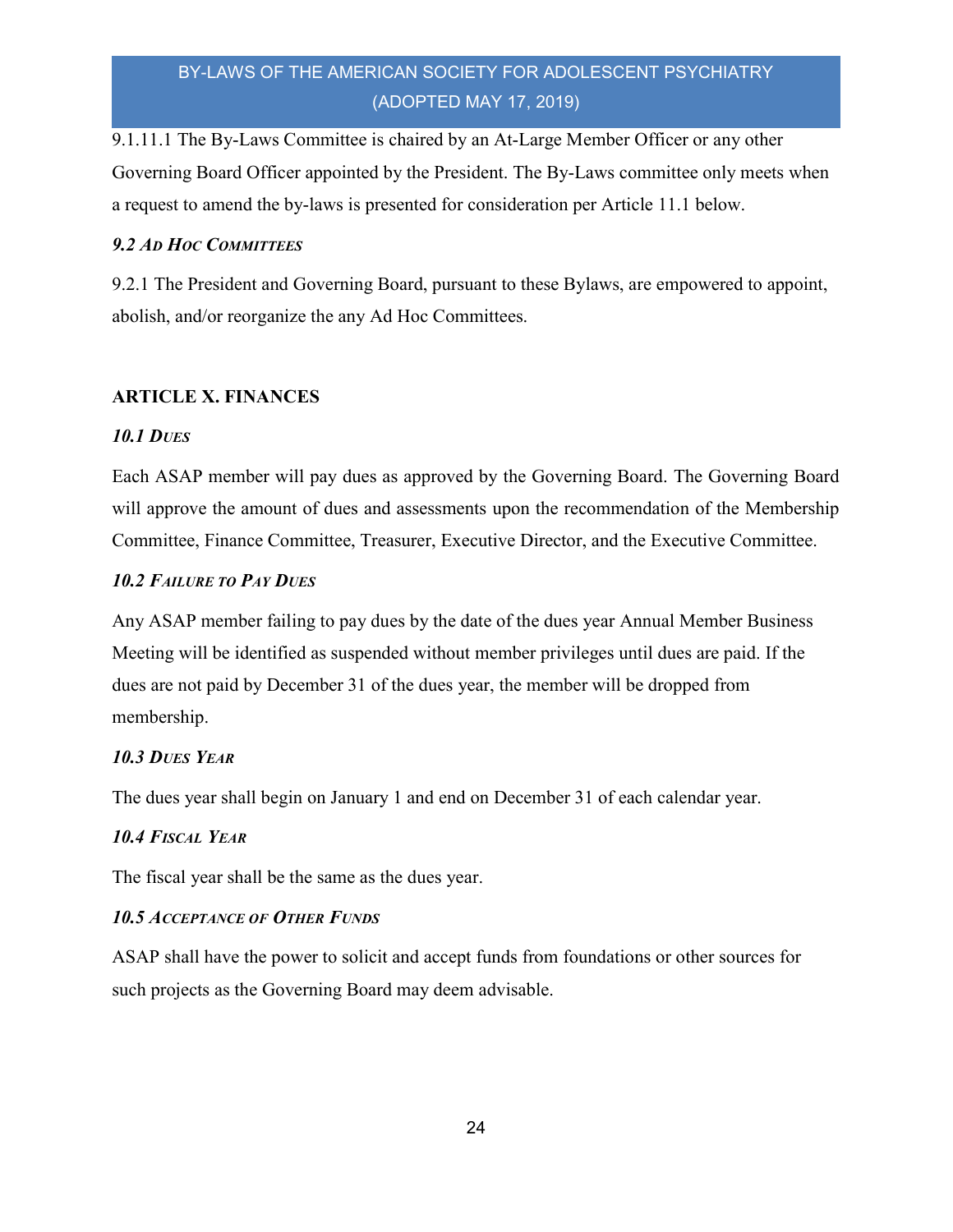## ARTICLE XI. AMENDMENTS

### 11.1 PROPOSAL OF AMENDMENTS

- 11.1.1. A proposed amendment may be offered by:
	- a. a petition signed by at least twenty (20) members in good standing,
	- b. any Constituent Society,
	- c. any Constituent Group,
	- e. any standing committee
	- f. a Member of the Governing Board,
	- g. the Executive Committee, or
	- h. a duly designated Bylaws Committee

11.1.2. Anyone proposing an amendment shall submit it in writing to the sitting President who will in turn appoint a Chair of the Bylaws Committee who will then form the By-Laws Committee. The Committee shall review the wording and make changes only so

phrasing is consistent with the existing Bylaws. Any changes must be approved by the

individual or group submitting the amendment (s).

11.1.3. The Bylaws Committee will discuss the proposed amendment(s) and, with input from the individual or group submitting the proposal, shall submit the proposal to the Governing

Board at least thirty (30) days before it votes with the following information:

- a. the proposed amendment(s),
- b. a statement in support of the amendment,
- c. a statement in opposition to the amendment, and
- d. a recommendation for action by the Governing Board.

11.1.4. The proposal may be transmitted in writing via an electronic communication platform and/or email. It will also be posted on the ASAP Website.

### 11.2 VOTING ON THE PROPOSED AMENDMENT (s)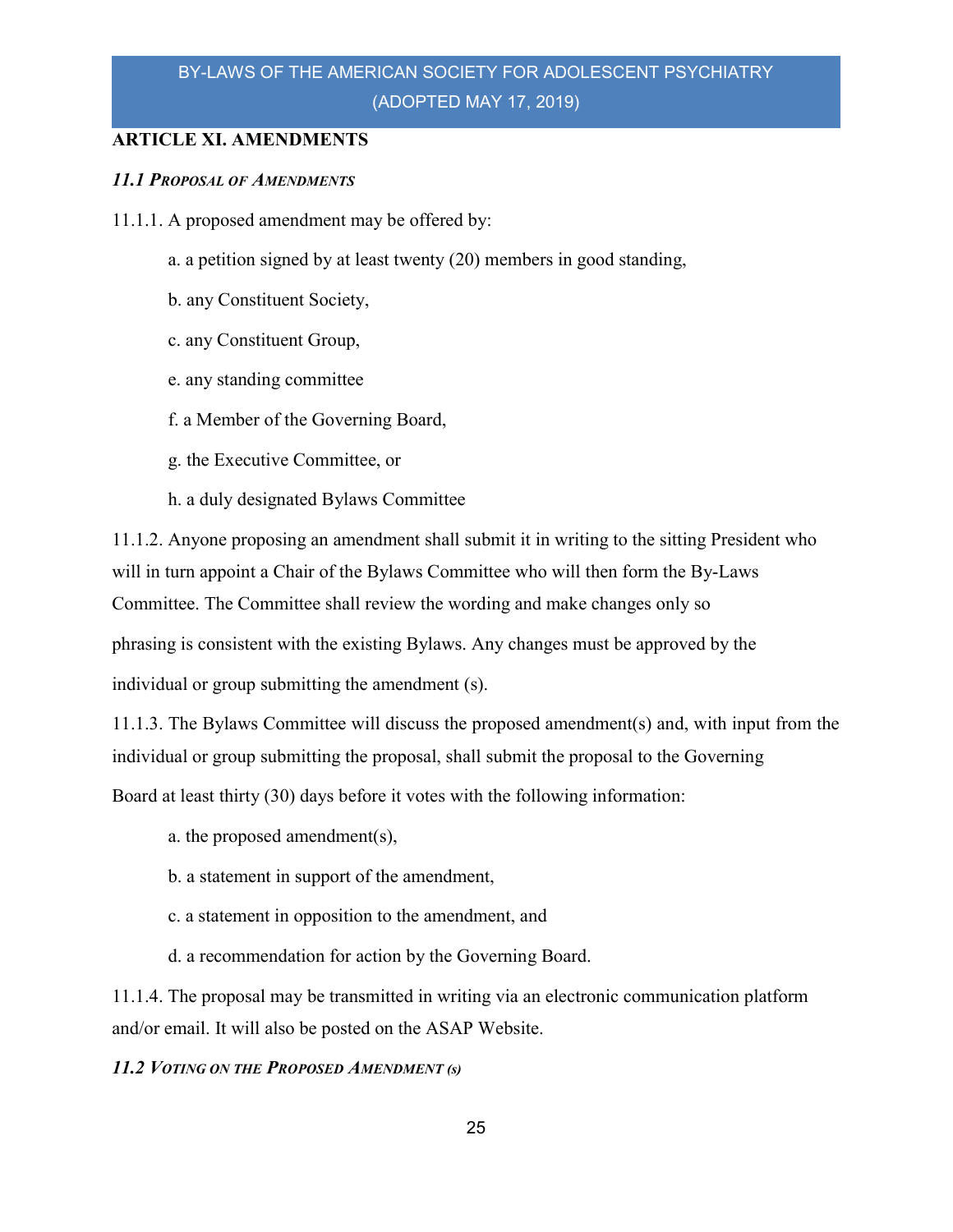11.2.1. Voting will be electronic unless The Governing Board selects an alternative format.

11.2.2. The Governing Board must approve an amendment by a two-thirds majority vote of those Board Members voting.

## 11.3 SUBMISSION OF APPROVED AMENDMENTS TO ASAP MEMBERSHIP

11.3.1. Unless waived unanimously by the Governing Board, the amendment(s) or new bylaws for adoption shall be submitted to all voting members of the ASAP within thirty (30) days of the Governing Board's approval.

11.3.2. In addition to the amendment(s) or new set of Bylaws, the Bylaws Committee statements in support and in opposition to the amendment, and the Bylaws Committee recommendation to the Governing Board shall be included.

11.3.3. The ASAP President may also include a statement on behalf of the Governing Board.

11.3.4. The Membership shall be asked to endorse or nullify the Governing Board's approval of the amendment or adoption of new Bylaws. Voting will be electronic unless the Governing Board decides otherwise.

11.4.5. For the Governing Board's action to be ratified, the vote shall:

a. have at least 25% of the active membership voting, and

b. at least two-thirds of the numbers of votes cast to ratify the Governing Board action.

## ARTICLE XII. ADOPTION

## 12.1 ADOPTION PROCESS

These Bylaws shall be adopted when ratified by the membership according to the existing provisions to amend the Bylaws.

## 12.2 EFFECTIVE DATE

These Bylaws shall be effective as soon as a motion to accept the amendments is passed ratified by the Membership Governing Board and announced by the presiding officer in person at the annual meeting or electronically if the matter is voted on by the membership outside of the annual meeting.

BYLAWS HISTORY: Adopted May 17, 2019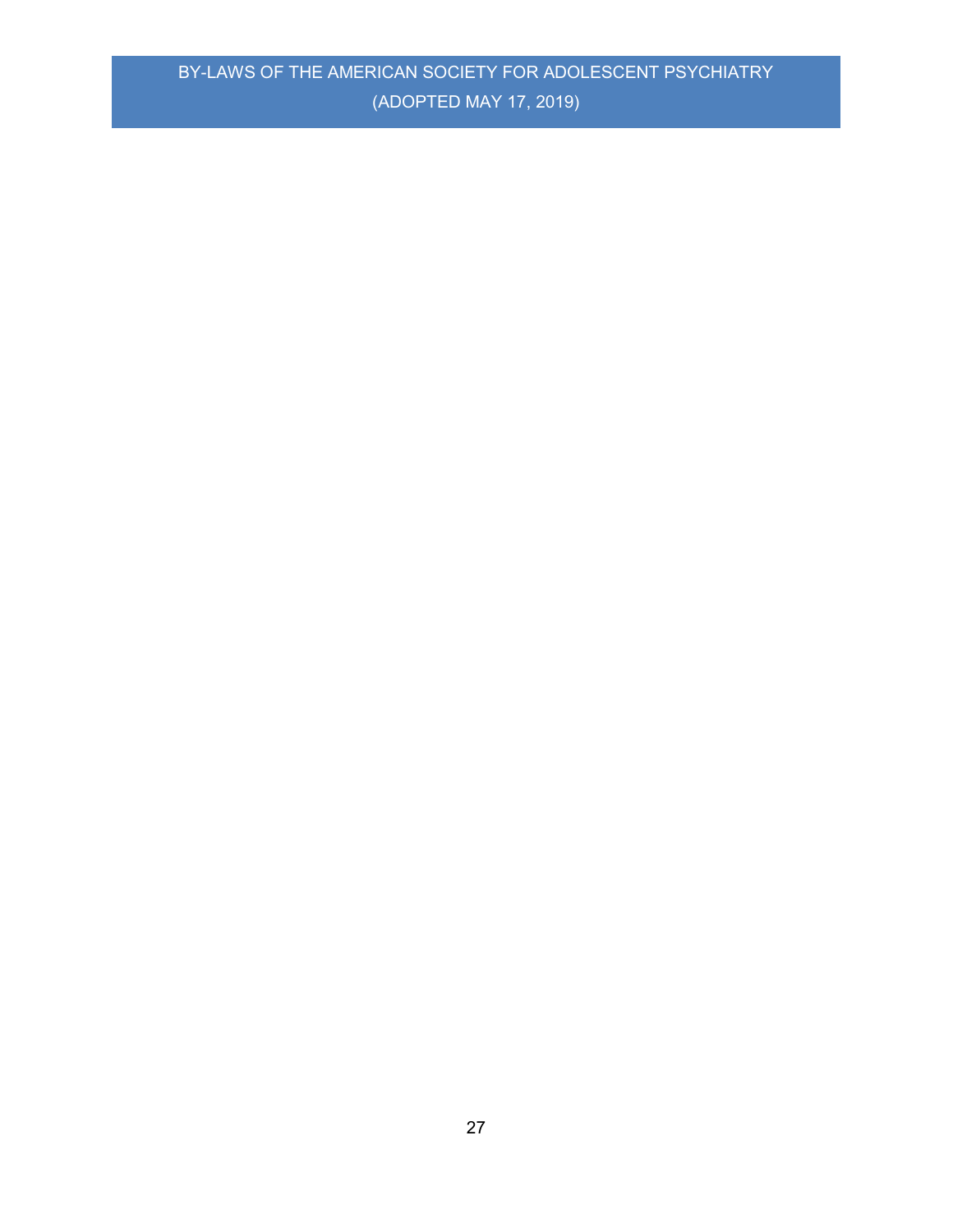## APPENDIX A: Conflict of Interest Policy

#### Article I

#### Purpose

The purpose of the conflict of interest policy is to protect the ASAP's interest when it is contemplating entering into a transaction or arrangement that might benefit the private interest of an officer or director of the ASAP or might result in a possible excess benefit transaction. This policy is intended to supplement but not replace any applicable state and federal laws governing conflict of interest applicable to nonprofit and charitable organizations.

#### Article II

#### **Definitions**

#### 1. Interested Person

Any member, principal officer, or person with Executive Committee delegated powers, who has a direct or indirect financial interest, as defined below, is an interested person. If a person is an interested person with respect to any entity with which the ASAP does business, he or she is an interested person.

#### 2. Financial Interest

A person has a financial interest if the person has, directly or indirectly, through business, investment, or family:

a. An ownership or investment interest in any entity with which the ASAP has a transaction or arrangement,

b. A compensation arrangement with the ASAP or with any entity or individual with which the

ASAP has a transaction or arrangement, or

c. A potential ownership or investment interest in, or compensation arrangement with, any entity or individual with which the ASAP is negotiating a transaction or arrangement.

Compensation includes direct and indirect remuneration as well as gifts or favors that are not insubstantial.

A financial interest is not necessarily a conflict of interest. Under Article III, Section 2, a person who has a financial interest may have a conflict of interest only if a majority of the Executive Committee decides that a conflict of interest exists.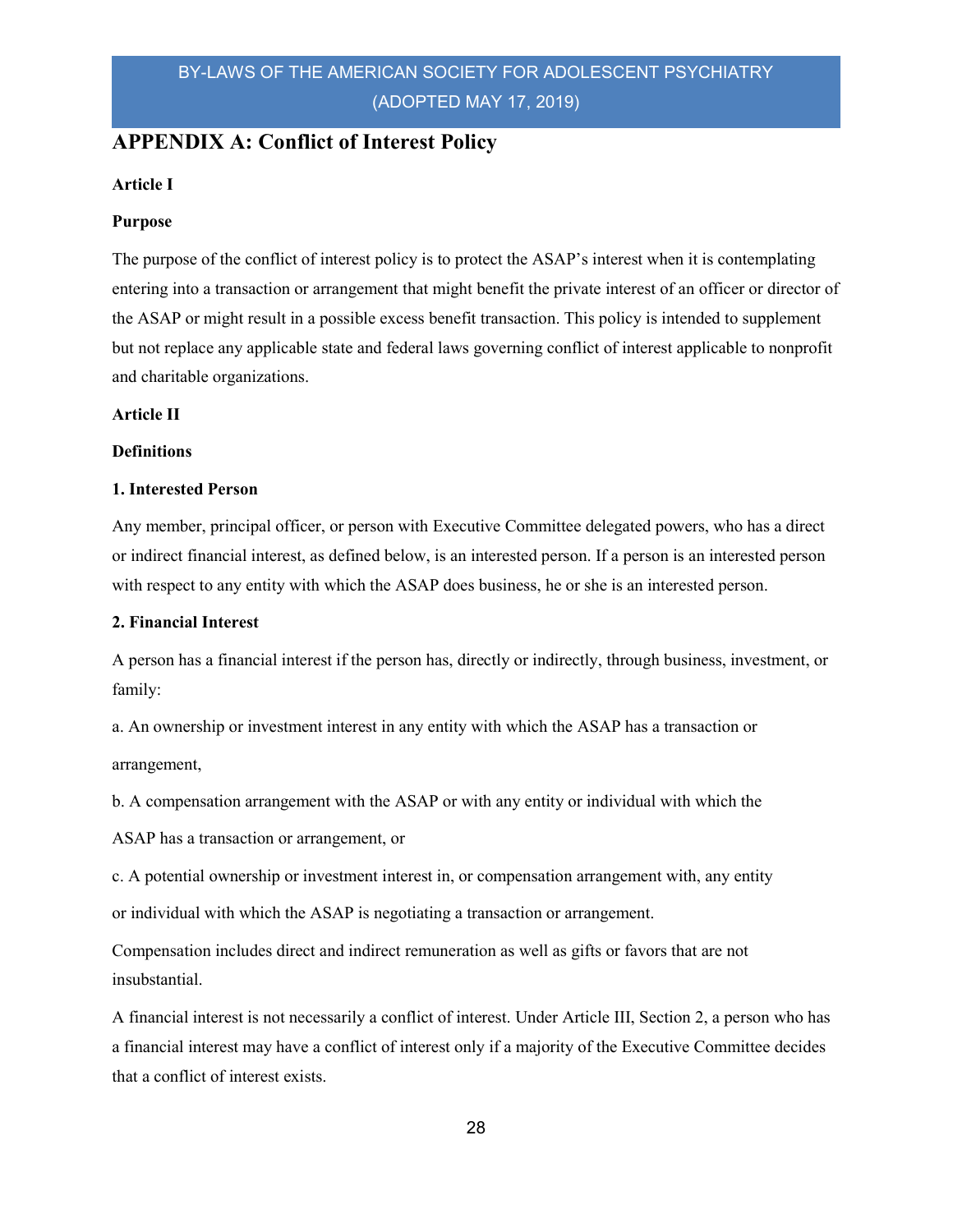### Article III

#### **Procedures**

#### 1. Duty to Disclose

In connection with any actual or possible conflict of interest, an interested person must disclose the existence of the financial interest and be given the opportunity to disclose all material facts to the Executive Committee.

#### 2. Determining Whether a Conflict of Interest Exists

After disclosure of the financial interest and all material facts, and after any discussion with the interested person, the Executive Committee shall decide if a conflict of interest exists.

#### 3. Procedures for Addressing the Conflict of Interest

a. An interested person may make a presentation to the Executive Committee, but after the

presentation, he/she shall leave the meeting during the discussion of, and the vote on, the transaction or arrangement involving the possible conflict of interest.

b. The President shall, if appropriate, appoint a disinterested person or committee to investigate

alternatives to the proposed transaction or arrangement.

c. After exercising due diligence, the Executive Committee shall determine whether the ASAP can obtain with reasonable efforts a more advantageous transaction or arrangement from a person or entity that would not give rise to a conflict of interest.

d. If a more advantageous transaction or arrangement is not reasonably possible under

circumstances not producing a conflict of interest, the Executive Committee shall determine by a majority vote whether the transaction or arrangement is in the ASAP's best interest, for its own benefit, and whether it is fair and reasonable. In conformity with the above determination it shall make its decision as to whether to enter into the transaction or arrangement.

#### 4. Violations of the Conflicts of Interest Policy

a. If the Executive Committee has reasonable cause to believe a member has failed to disclose actual or possible conflicts of interest, it shall inform the member of the basis for such belief and afford the member an opportunity to explain the alleged failure to disclose.

b. If, after hearing the member's response and after making further investigation as warranted by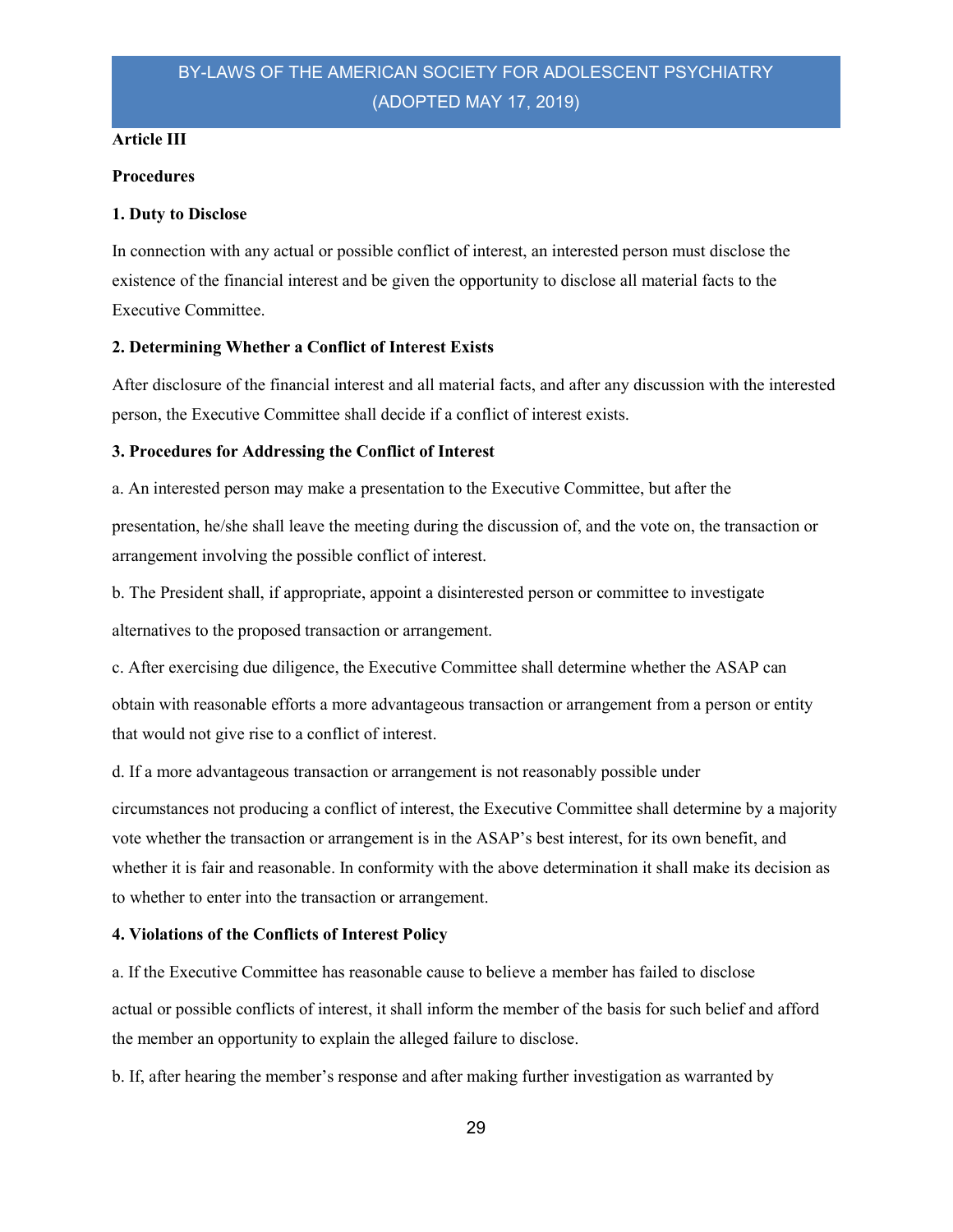the circumstances, the Executive Committee determines the member has failed to disclose an actual or possible conflict of interest, it shall take appropriate disciplinary and corrective action.

### Article IV

#### Records of Proceedings

The minutes of the Executive Committee shall contain:

a. The names of the persons who disclosed or otherwise were found to have a financial interest in connection with an actual or possible conflict of interest, the nature of the financial interest, any action taken to determine whether a conflict of interest was present, and the Executive Committee's decision as to whether a conflict of interest in fact existed.

b. The names of the persons who were present for discussions and votes relating to the

transaction or arrangement, the content of the discussion, including any alternatives to the proposed transaction or arrangement, and a record of any votes taken in connection with the proceedings.

#### Article V

#### Compensation

a. A voting member of the Executive Committee or disinterested member or committee who receives compensation, directly or indirectly, from the ASAP for services is precluded from voting on matters pertaining to that member's compensation.

b. A voting member of the Executive Committee or disinterested member or committee whose jurisdiction includes compensation matters and who receives compensation, directly or indirectly, from the ASAP for services is precluded from voting on matters pertaining to that member's compensation.

c. No voting member of the Executive Committee or disinterested member or committee whose

jurisdiction includes compensation matters and who receives compensation, directly or indirectly, from the Organization, either individually or collectively, is prohibited from providing information to any committee regarding compensation.

d. Members who receive compensation from the ASAP, whether directly or indirectly or as

employees or independent contractors are precluded from membership on the disinterested committee whose jurisdiction includes compensation matters. No physician, either individually or collectively, is prohibited from providing information to the disinterested committee regarding physician compensation.